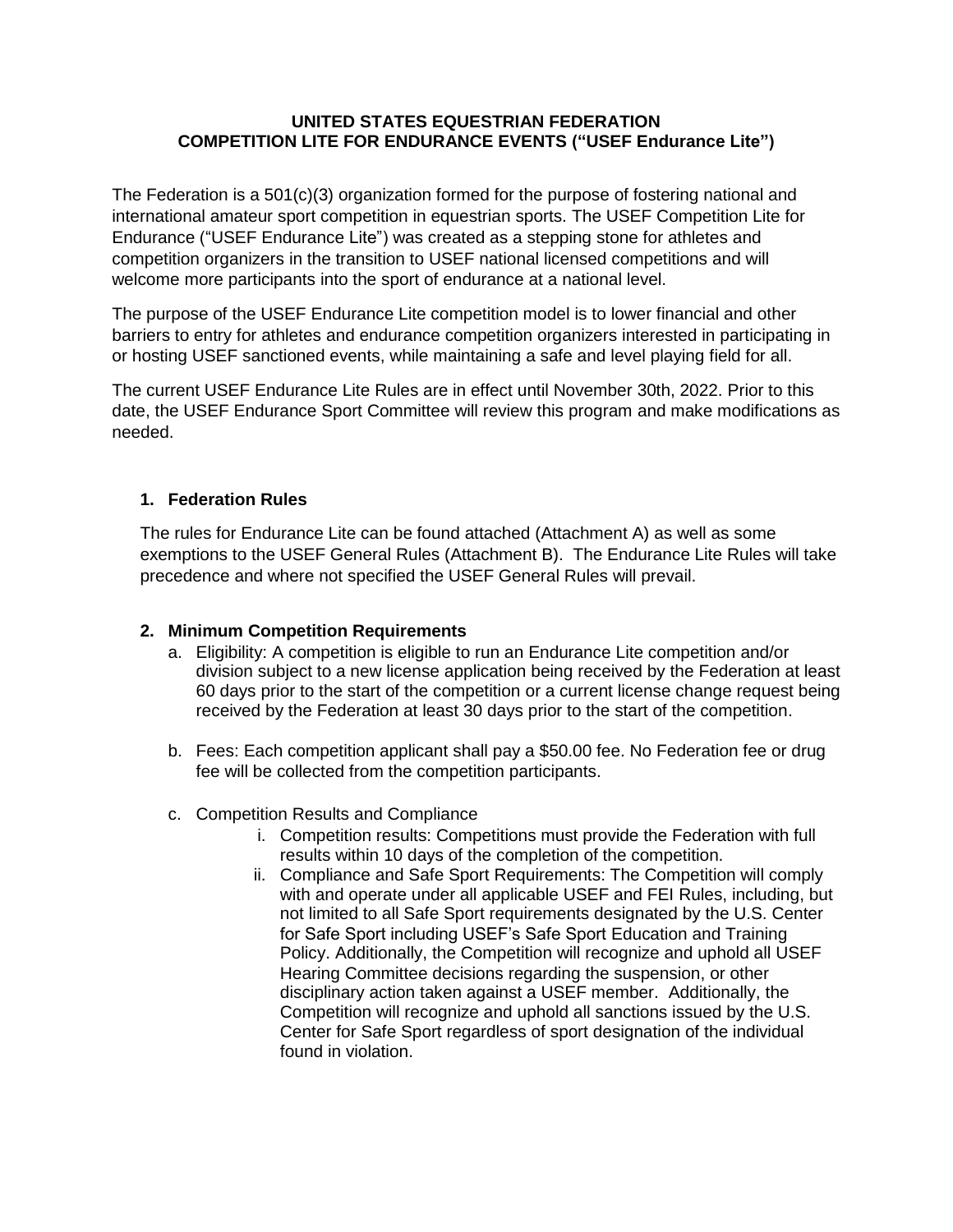- **3. Mileage**: There are no competition mileage protections.
- **4. Insurance**: The competition organizer must comply with Federation rules regarding competition insurance coverage.
- **5. Prize List/Entry Form**: The competition entry form must include a release, assumption of risk, and indemnification language required by the Federation. It must also include a provision that the participant agrees to be subject to and bound by the Federation's rules, except for those exempted by the attached documents. Participants are bound by the Safe Sport Policy, welfare, and safety rules. This includes, too, that the person agrees to be subject to the Federation's jurisdiction for the enforcement of these rules.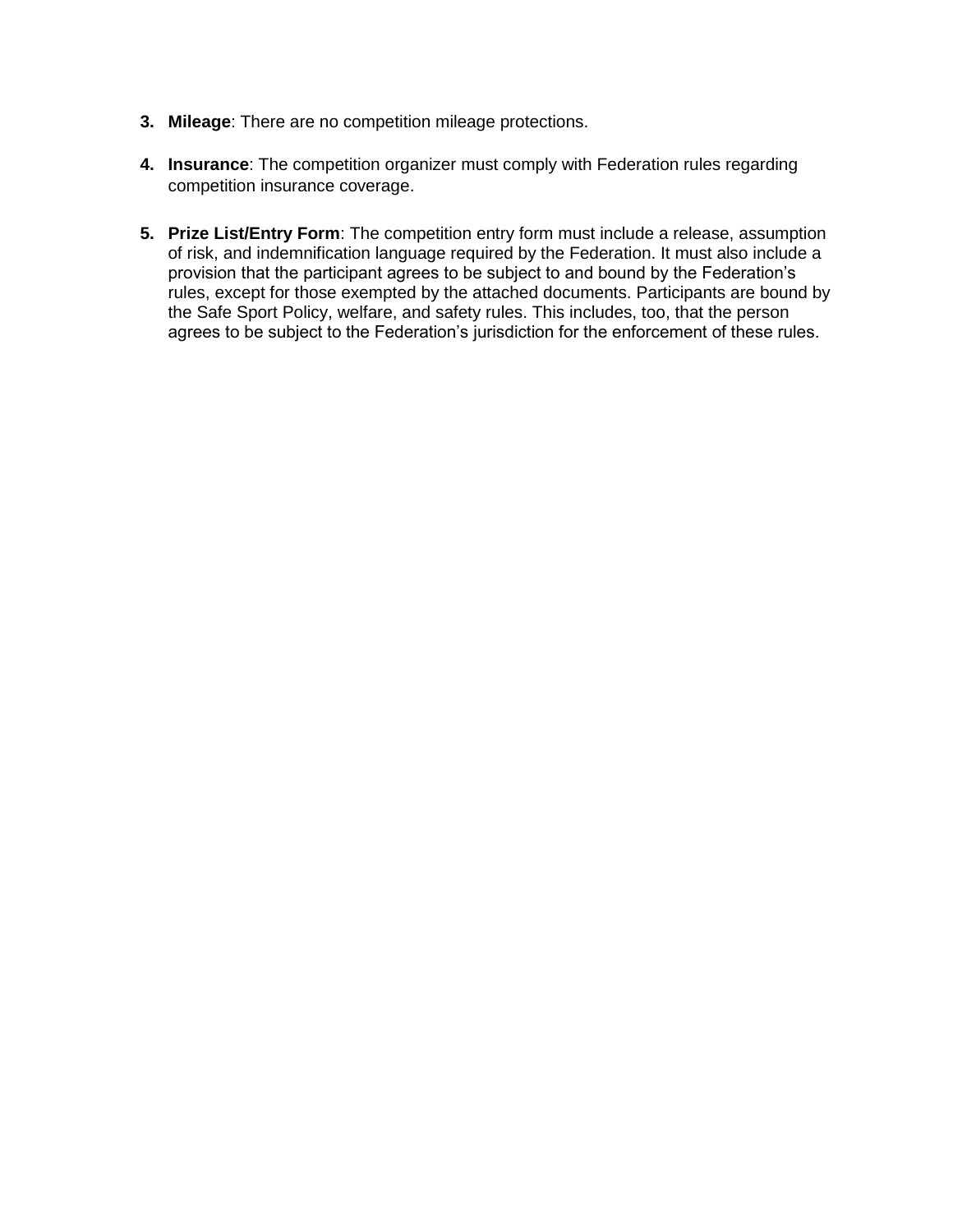# **USEF Endurance Lite Rules**

| <b>EN101 General</b>                                                             |
|----------------------------------------------------------------------------------|
| <b>EN102 Eligibility</b>                                                         |
| <b>EN103 Medical Requirements</b>                                                |
| <b>EN104 Competition Officials</b>                                               |
| <b>EN105</b> Categories of Endurance Competitions                                |
| <b>EN106</b> Dress Code EN107 Saddlery and Equipment                             |
| <b>EN108 Entries</b>                                                             |
| <b>EN109 Prize List</b>                                                          |
| <b>EN110 The Course</b>                                                          |
| <b>EN111 Marking of the Course</b>                                               |
| <b>EN112</b> Method of Starting EN113 Time and Record Keeping                    |
| <b>EN114 Competition and Fair Play</b>                                           |
| EN115 Modification to the Course and Rescheduling/Delay or Abandonment of Events |
| <b>EN116</b> Classification EN117 Veterinary Control                             |
| <b>EN118</b> Veterinary Inspections and Examinations of Horses                   |
| <b>EN119 Best Condition</b>                                                      |
| <b>EN120 Awards EN121 FEI Novice Qualifications</b>                              |
| <b>Annex A: Definitions</b>                                                      |
| Annex B: Guidelines for Best Condition Award                                     |
| <b>Annex C: Elimination Codes</b>                                                |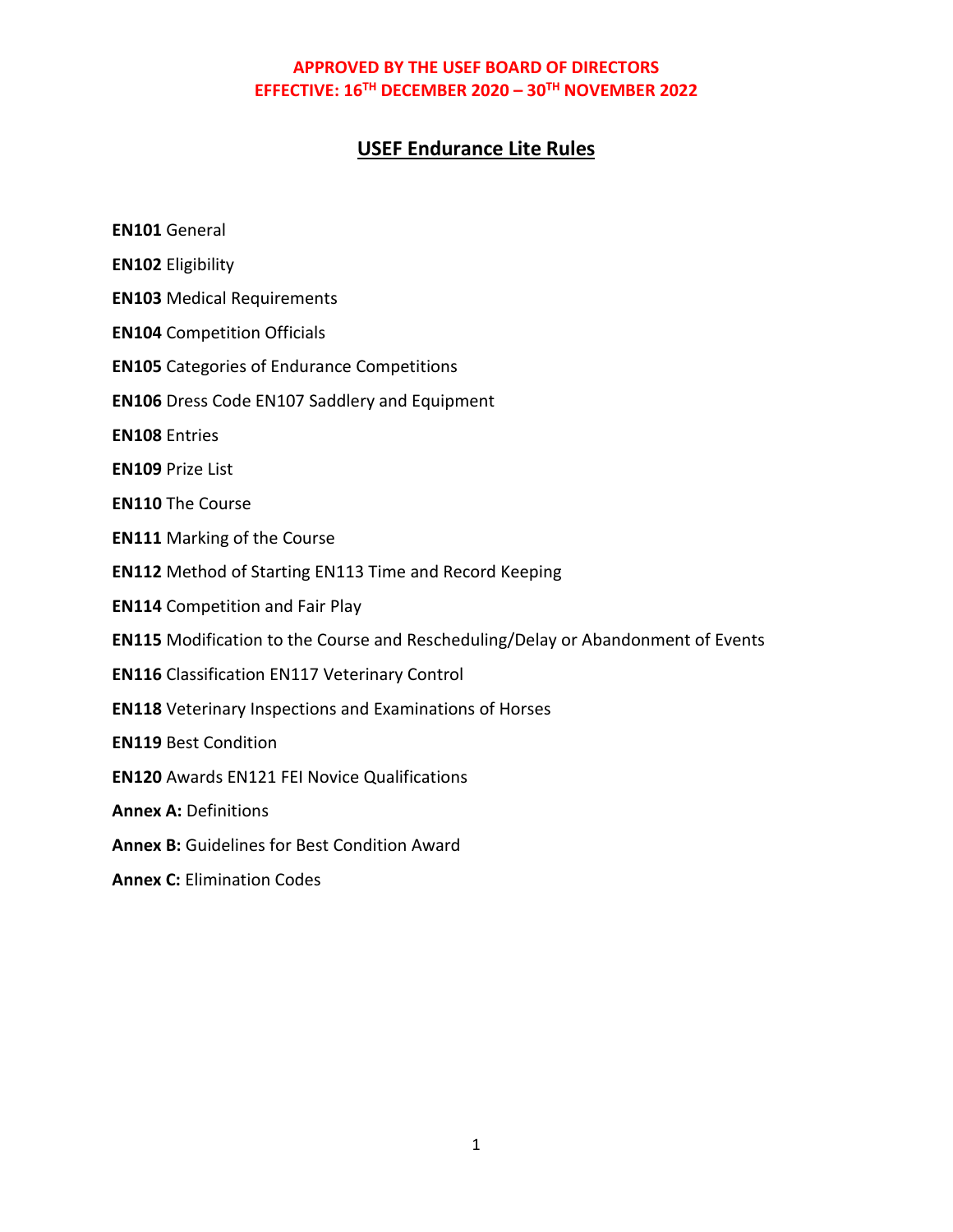#### **EN101 General**

1. GENERAL

a. USEF Endurance Lite Competitions may vary in distance from 40km to a maximum distance of 160km. Competition Management must comply with current Federation competition licensing requirements and must apply directly to the Federation for competition recognition and licensing.

b. Every eventuality cannot be provided for in these Rules. In any unforeseen or exceptional circumstances, it is the duty of the Steward and Veterinary Panel, in coordination with Competition Management, to make a decision in a sporting spirit and approaching as nearly as possible to the intention of these Rules. Officials shall give the competing horses' wellbeing the highest priority when making decisions during a competition.

c. Notification of any and all changes to the competition schedule shall be posted in the competition office and communicated during the ride meeting or prior to the start of the loop concerned.

#### **EN102 Eligibility**

1. JUNIORS. Individuals are eligible as Juniors until the beginning of the calendar year in which they reach the age of 18. Juniors under the age of 16 must be entered and accompanied by a Senior Active Member in good standing with the Federation (18 years old or older) also entered in the competition. Juniors between the ages of 14 and 15 may ride un-accompanied if they have completed 500 miles or more prior to the start of the competition.

2. YOUNG RIDERS. Individuals are eligible as Young Riders until the end of the calendar year in which they reach the age of 21.

3. SENIORS. Individuals are eligible as Seniors from the beginning of the calendar year in which they reach the age of 18.

4. Foreign Competitors – please refer to GR828.4.

5. Horse Eligibility

a. At a minimum, horses must have a USEF Horse ID number at the time of competition or will be assigned a number by the Federation post-competition which must be used at all future USEF licensed competitions. Duplicate Horse ID numbers will not be provided*.* b. Horse Age Requirements. A horse is deemed to have its birthday on January 1 in the year it was born. Horses entered in distances between 40km and 79km (25mi-49.9mi) must be a minimum of 4 years old. Horses entered in distances between 80km and 159km (50mi-99.9mi) must be a minimum of 5 years old. Horses entered in distances of 160km (100 mi) must be a minimum of 6 years old. The competition management may implement more restrictive age requirements but must note this in their entry blank/ prize list. In order to compete at a championship, a horse must be one year older than the minimum age for that distance.

c. Horses being competed for novice qualifications must meet the FEI age requirements.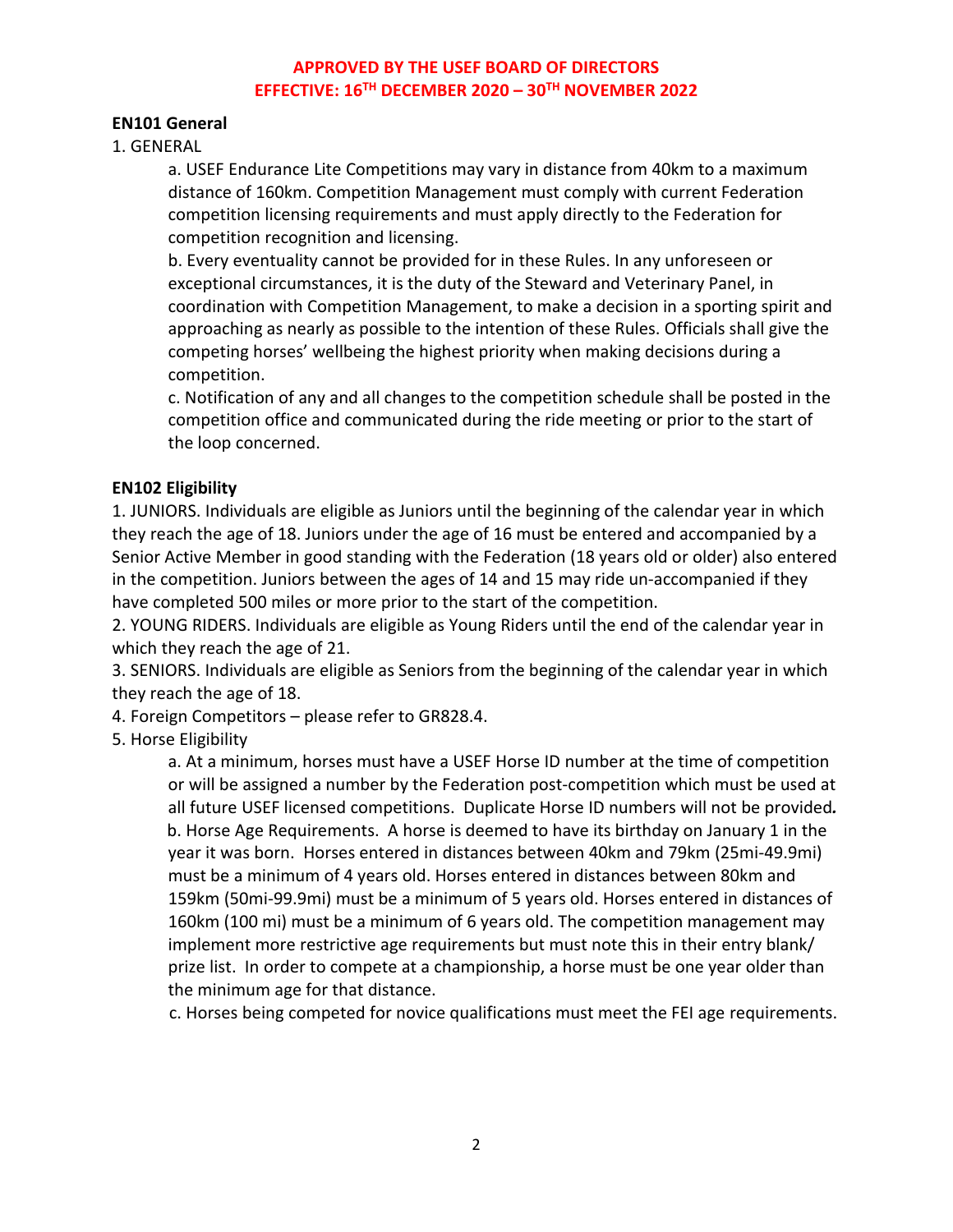6. Mandatory Out of Competition Periods (MOOCP)

After competing in a USEF Endurance Lite Licensed Competition, a horse may not compete in any USEF National Licensed Competition for the following Mandatory Out of Competition Period:

| <b>Distance Completed in km</b>         | <b>Distance Completed in Miles</b> | <b>MOOCP</b> |
|-----------------------------------------|------------------------------------|--------------|
| From crossing the start line up to 54km | 34 miles                           | 5 days       |
| Over 54km - 106km                       | 34.1 miles to 66 miles             | 12 days      |
| Over 106km - 126km                      | 66.1 miles to 78 miles             | 19 days      |
| Over 126km - 146km                      | 78.1 miles to 91 miles             | 26 days      |
| Over 146km                              | Over 91.1 miles                    | 33 days      |

FEI-registered horses are required to follow all Federation and FEI MOOCPs after competing in a Federation Licensed Competition or FEI Event. Additionally during the period of time that a horse is seeking to obtain their FEI Novice Qualifications, they are required to follow all Federation and FEI MOOCPs after competing in a Federation Licensed Competition or FEI Event. Please see the FEI Endurance Rules for more information.

a. For purposes of EN102.7, the standard MOOCP shall begin at 12:01 AM ET the day after the relevant ride finishes (the end of the ride is determined by the maximum ride time allowed), and end at 11:59PM ET on the last day of the MOOCP.

b. Horses may not compete in any Federation Licensed Competition or FEI Event during any MOOCP. Failure to comply with this provision may result in the rider, trainer, and/or owner being subject to disciplinary action under Federation General Rules, Chapter 7.

### **EN103 Medical Requirements**

1. ACCIDENTS INVOLVING EXHIBITORS In the event of an accident in which an exhibitor is apparently injured or concussed, they must be examined by designated medical personnel to determine if they may continue in the competition. See GR849.

2. In conjunction with GR849.6, the following apply in the case of a fall/accident or other injury likely to cause concussion (as determined by qualified medical personnel):

a. No loss of consciousness and no sign of concussion - No mandatory suspension; b. No loss of consciousness but with brief symptoms of concussion e.g. confusion, loss of memory, altered mental state (all symptoms of concussion must have resolved within 15 minutes both at rest and exercise) - minimum of 7 days mandatory suspension. The day of injury counts as the first day of suspension period.

c. Any loss of consciousness, however brief, or symptoms of concussion persisting after 15 minutes - minimum 21 days mandatory suspension. The day of injury counts as the first day of the suspension period.

3. USEF MEDICAL CARDS/MEDICAL BRACELETS. Any rider with relevant medical history per this Clause 3, must declare this information to the rider management on the appropriate document in the entry form.An approved and completed USEF Medical Card or medical bracelet is recommended at all times while mounted. USEF Medical cards must be enclosed in a transparent, waterproof carrier. USEF Medical cards must be securely attached to the rider's upper arm on the outside of the rider's clothing. Medical bracelets must be visible on the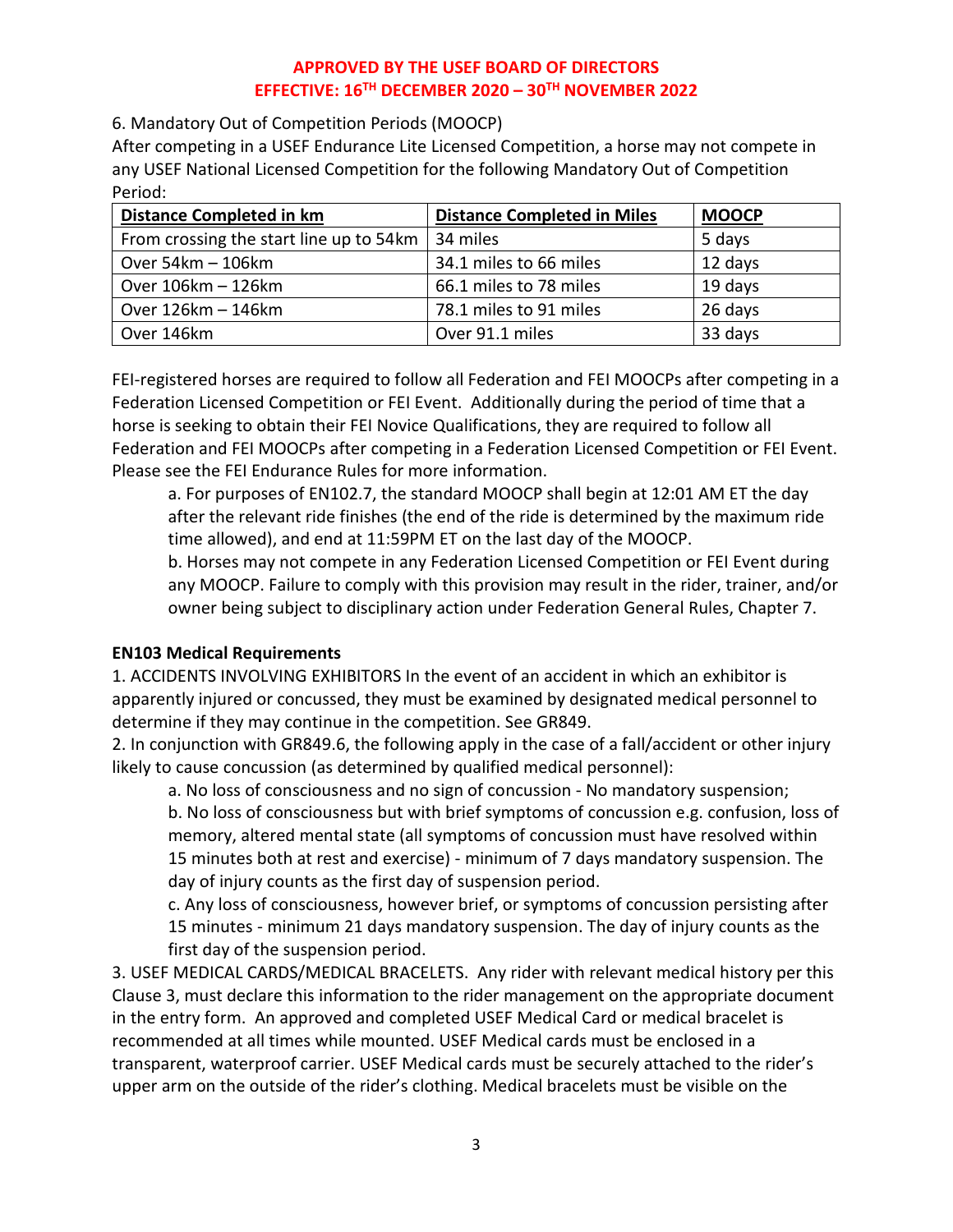rider's wrist. USEF Medical cards must include any relevant medical history, injury (particularly to the head), drug allergies, and current medication. If wearing a medical bracelet, any relevant medical history, injury (particularly to the head) drug allergies, and current medication must be included in the online medical form of the bracelet's vendor website or integrally in the bracelet. Riders are responsible to record all injuries on the card or in the case of a medical bracelet, update their medical information online.

4. MEDICAL PERSONNEL.

a. Competitions with 80 or more horses per day must have a minimum of one Qualified Medical Personnel present during the duration of each competition. This person must have no other duties and must have appropriate medical equipment on site at the base camp as required by their certifying State or EMS Region. Medical personnel must be readily identifiable, available, and mobile.

1. Qualified medical personnel is a currently certified or licensed EMT, or Paramedic, Certified First Responder, or a Physician or Nurse trained in prehospital trauma care and currently certified or licensed in their profession under applicable law where the competition is held.

2. A Physician or Nurse trained in pre-hospital trauma care is a Physician or Nurse who is currently certified in Advanced Trauma Life Support (ATLS), Basic Trauma Life Support (BTLS), Pre-hospital Trauma Life Support (PHTLS), or who has First Responder or comparable certification.

3. Unless prohibited by Federal, State, or local law, this person must furnish the Steward(s) with a copy of his/her report(s), or assist these officials with documenting any findings and treatment for all injuries sustained in competition or on the competition grounds.

b. An ambulance must be on the competition grounds or on call during all scheduled rides at all competitions. Notification to closest emergency medical services (e.g. Fire Station) is acceptable. The Competition organizer must identify the base camp and a location nearby to land a helicopter, if needed. If the ambulance is on call, the telephone number for the ambulance service must be posted at the competition office, provided to all officials and event staff, and communicated during the ride meeting. c. If meeting any of the above requirements is impossible, the competition may request a Presidential Modification as defined in GR153.

#### **EN104 Competition Officials**

1. A Federation Licensed Endurance Competition must obtain the officials listed below, and they must meet the requisite conditions outlined. Stewards, judges, and competition managers are bound by the Safe Sport Policy, including the criminal background check and training.

a. Steward: At least one Federation licensed Endurance Steward is required. For the purposes of Endurance Lite competitions, an individual may serve as an Endurance Steward if he/she meets one of the following criteria:

- 1. A USEF licensed Endurance Steward
- 2. A person enrolled in the Federation Endurance Steward licensing program
- 3. A person with knowledge of the discipline rules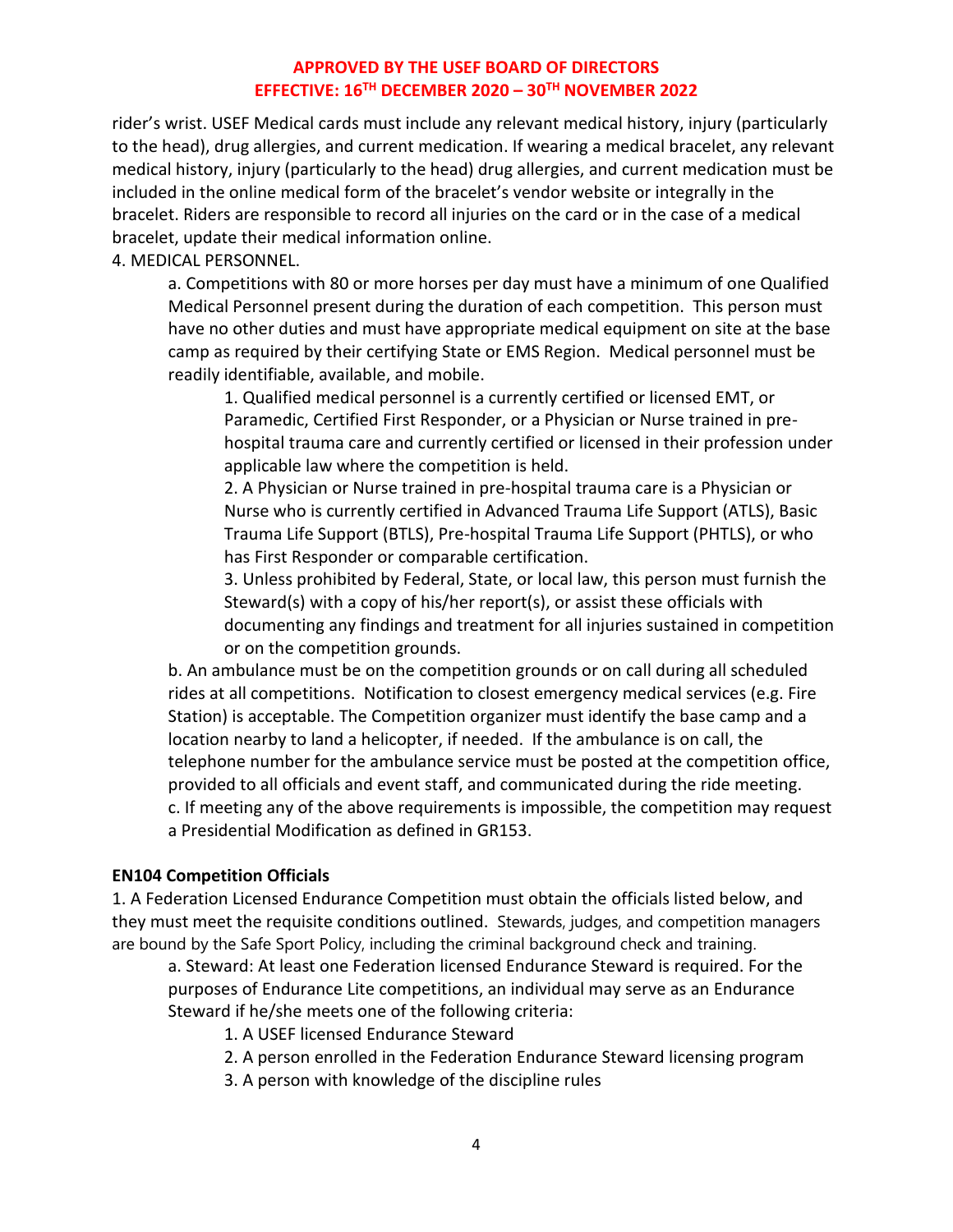b. Veterinary Panel: At least two Endurance Veterinarians are required to be on competition grounds while the competition is underway up to 40 entries. It is recommended that one additional endurance veterinarian is added for every 20 additional horses at a minimum. These veterinarians make up the Veterinary Panel. c. Treatment Veterinarian.

1. At least one veterinarian must be on the grounds or on call to act as the Treatment Veterinarian from First Horse Inspection through awards, including Best Condition. If there is a nearby veterinarian on call, the requirement for an on-site treatment veterinarian may be waived if there are fewer than 50 entries or if one of the Veterinary Panel has supplies to stabilize horses before transfer to veterinary clinics.

2. The Treatment Veterinarian must be licensed in the state where the competition is being held. The Treatment Veterinarian may assist the Veterinary Panel in its evaluation duties if needed, although care should be taken to avoid cross-contamination.

d. Farrier

1. A qualified farrier is recommended to be present on the grounds while the competition is underway from the First Horse Inspection through awards, including Best Condition.

e. Competition Manager and Secretary

1. The Competition Manager is responsible for knowledge of and compliance with all GR and EN rules. Eligibility is determined by GR1202. The Competition Manager is responsible for conducting the competition in accordance with Federation rules.

2. Assistant Managers have the same requirements and responsibilities as listed in this rule. Managers and Assistant Managers must be listed in Federation competition records and in the prize list/entry form.

3. The Competition Secretary is responsible for knowledge of and compliance with all GR and EN rules. Eligibility is determined by GR1203. The Competition Secretary is responsible for performing assigned duties in accordance with Federation rules. Assistant Secretaries have the same requirements and responsibilities as listed in this rule. Secretaries and Assistant secretaries must be listed in Federation competition records and in the prize list.

4. A Competition Manager or Secretary may not serve as Steward or other licensed official at his own competition. However, he/she may compete if he/she designates an assistant in charge while he/she is competing. This does not absolve the manager's or secretary's duties and responsibilities.

#### **EN105 Categories of Endurance Competitions**

1. USEF Endurance Lite competitions or divisions are divided into different levels as follows: a. All divisions below 40km in one day. Maximum Pulse at Vet Gates: 64bpm within 30 minutes. These are not officially recognized rides but are useful for training. b. All divisions between 40 and 79km in one day or 80-100 km either as one day or as two single-day events. For these rides to count for novice FEI qualification, speeds of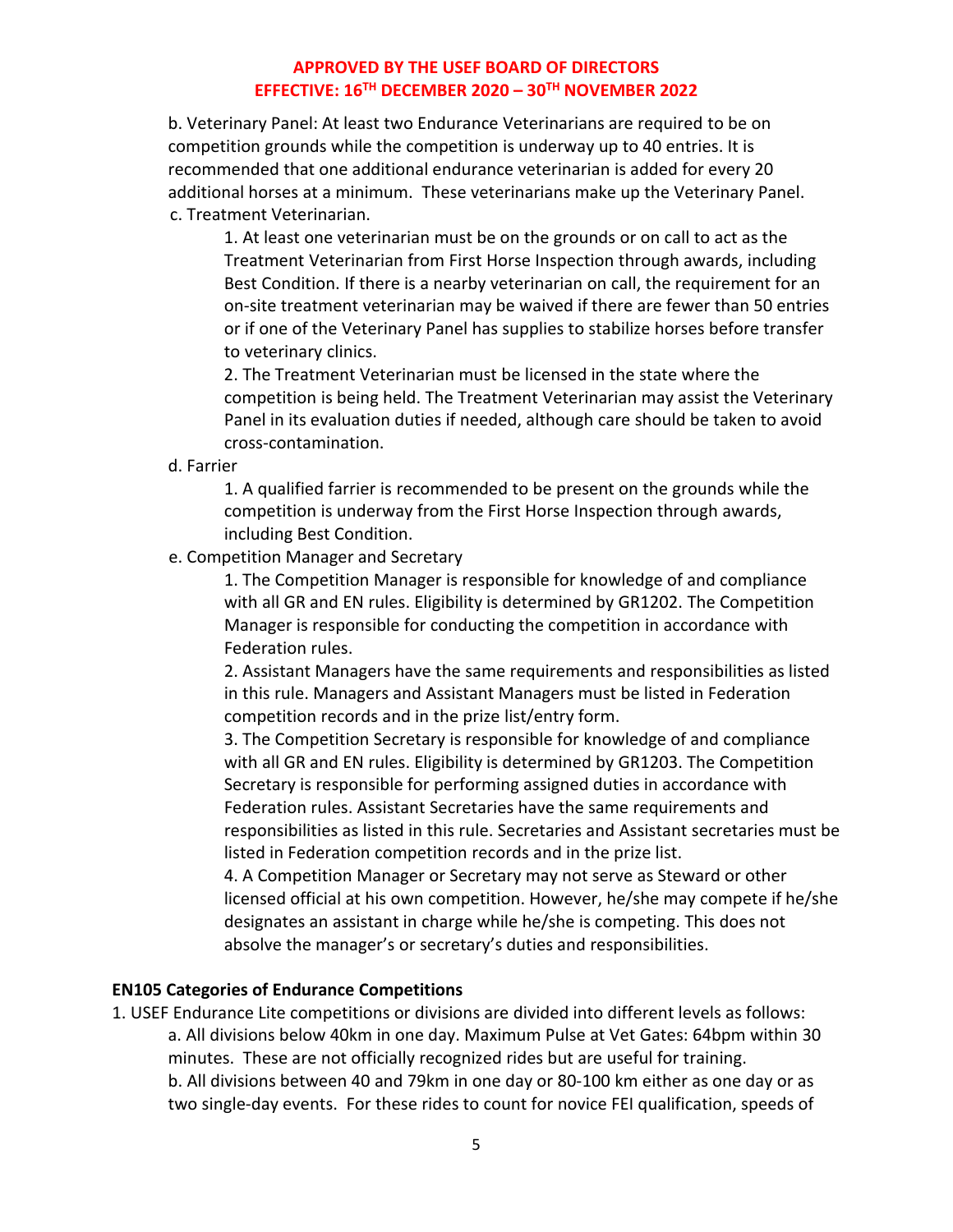16kph or under are mandatory and may be amended by the FEI. Maximum Pulse at Vet Gates: 64bpm within 30 minutes.

c. All divisions between 80km and 86km in one day or as two single-day events. For these rides to count for novice FEI qualification, speeds of 16kph or under are mandatory and may be amended by the FEI. Maximum Pulse at Vet Gates: 64bpm within 30 minutes.

d. All divisions between 100km and 119km in one day. Maximum Pulse Vet Gates: 64bpm within 30 minutes.

e. All divisions between 120km and 159km in one day, or 80-100km per day over two days with a minimum distance of 80km each day, or 64-89km over 3 days or more with a minimum distance of 64km each day. Maximum Pulse at Vet Gates: 64bpm within 30 minutes.

f. All divisions at 160km in one day, or 90km per day over two days. Maximum Pulse at Vet Gates: 64bpm within 30 minutes.

2. At Final Exams, the maximum pulse shall be 64 bpm within 30 minutes.

3. The pulse criteria may be reduced during the ride if, in the opinion of the Veterinary Panel and Steward, they believe there is a risk to the safety of horses. If the Competition Manager is competing, another person must be designated to confer with the Veterinary Panel and Steward.

### **EN106 Dress Code**

1. PROTECTIVE HEADGEAR.

It is compulsory for all person at Federation licensed competitions when mounted to wear properly fastened headgear which meets or exceeds ASTM (American Society for Testing and Materials)/SEI (Safe Equipment Institute) standards for equestrian use and carries the SEI tag. It must be properly fitted with harness secured.

a. The Federation makes no representation or warranty, express or implied, about any protective headgear, and cautions riders that death or serious injury may result despite wearing such headgear as all equestrian sports involve inherent dangerous risk and as no helmet can protect against all foreseeable injuries.

# **EN107 Saddlery and Equipment**

1. Tack condition: Horse tack must be in a safe condition and correctly fitted to avoid the risk of pain or injury to the horse. It is the rider's responsibility to ensure that their tack is safe and fits correctly. Officials may require any ill-fitting tack/equipment to be removed or altered. The use of any ill-fitting equipment that risks causing (or causes) pain or injury to the horse may be considered as horse abuse (see also GR839).

a. The tack shall be appropriate to ensure control of the horse.

b. Riding in draw-reins, a German Martingale, or a similar schooling aid is prohibited.

c. Blinkers are permitted but any method of restricting the forward vision of a horse is prohibited.

2. Specific safety equipment, such as reflective items, may be required as indicated in the prize list/entry form or announced in the ride meeting.

3. The use of mobile phones and GPS devices are permitted.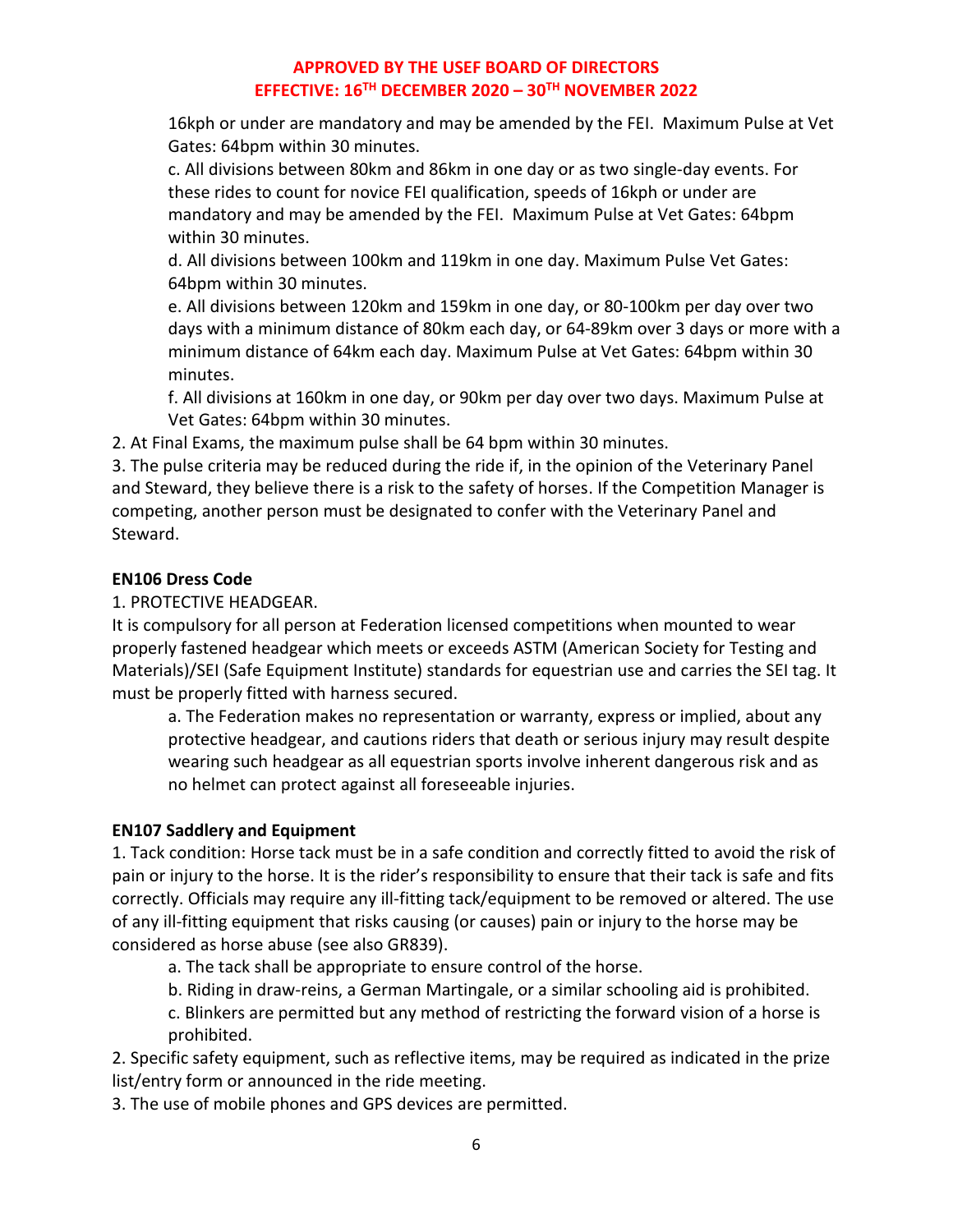4. The Federation may issue further detailed rules regarding permitted or prohibited tack. 5. The Steward or Veterinary Panel may inspect a combination's tack/equipment on the Field of Play at any time. Any suspected violation of the above, shall be reported to the Federation in the Steward's Report.

#### **EN108 Entries**

1. RESPONSIBILITY. It is the responsibility of the rider to enter a horse at the level that corresponds to its abilities. If the rider is a minor, his/her parent or trainer signing the entry blank on the minor's behalf accepts this responsibility. It is the responsibility of the rider to know and comply with the local, state, and interstate (where appropriate) health requirements for the shipment of horses.

2. ENTRY FORMS. All entries are required to be completed prior to the start of the First Horse Inspection. No horse will be allowed to participate in the First Horse Inspection without a complete entry.

3. OPENING DATE. The opening date should be published in the prize list/entry form for the competition.

4. CLOSING DATE. The closing date for entries will be at a minimum of four days prior to the start of the First Horse Inspection. This date must be published in the prize list/entry form of the competition. In the case of insufficient entries, Competition Management may accept postentries. If this is done, Competition Management may charge an additional fee for the entries made after the closing date, not to exceed an amount equal to the original entry fee.

### **EN109 Prize List**

1. The prize list/entry form constitutes the ride schedule for Federation licensed endurance competitions.

2. The prize list/entry form must include at a minimum:

a. Competition Management's policy on late fees, cancellations, refunds, withdrawals, and substitutions,

b. Entry fees,

c. The total length of the course, and the length and number of loops on the course, and proposed hold times,

d. Place and time of the start,

e. Tentative time and date of Ride Meeting,

3. Notification of specific changes to the competition will be posted in the competition office, and communicated during the ride meeting, or prior to the start of the loop concerned.

### **EN110 The Course**

1. Competition Management is responsible for providing an accurately measured and wellmarked course.

2. The finish must be long and wide enough to enable several horses to finish at speed without interfering with each other, and must provide sufficient run-out to allow competitors to safely come to a stop after crossing the finishing line in a potential sprint or gallop. It must be situated as close to the Vet Gate as possible.

3. The total length of the course must be divided into sections called loops.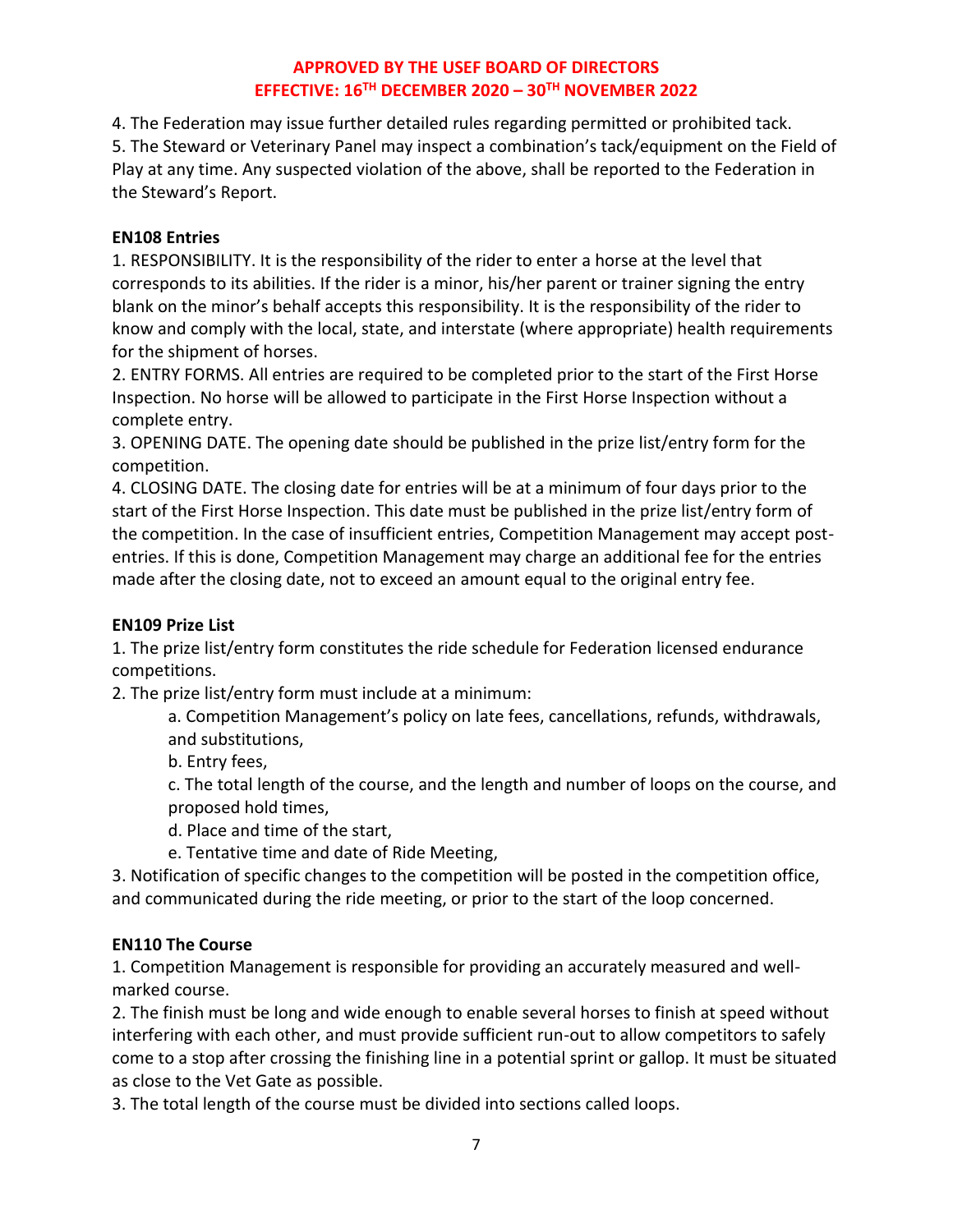4. Loop time is calculated from the time the competition starts until it reaches the end line of that loop. However, except for the finish loop, time on course does not stop until the horse has recovered to the requisite recovery pulse at the 'pulse time'. Thus, speed on all but the final loop will be the length of the loop divided by pulse time less the release time (i.e., out time or the time the combination should have started on the loop). On the final loop, depending on the finishing criteria (finish line or pulse criteria), the loop time may either be as stated above or the length of the loop divided by the time at the finish line less the time of the combination's release time on the loop.

5. The Competition Management will determine the length of each loop of the section. Competition Management, in consultation with the Veterinary Panel, will determine the length of the holds at each Vet Gate.

6. It is recommended that no loop shall exceed 40km.

7. Combinations must have access to water on course between every 10km, subject to terrain limitations. The competition management may supply more frequent access to water.

8. Competitions shall be organized to allow competitors to establish their own pace to compete against the clock.

9. Competition Management may establish a maximum time for a section of the course or a loop of competition and/or the closing times for one or more Vet Gates.

#### **EN111 Marking of the Course**

1. The marking of the course must be done in such a manner that there is no doubt on how to proceed along the course. The markings can be flags, ribbons, indicators, lime, paint, electronic markings if reliable cellular and internet access is available on the entire course, or other sufficient trail marking methods.

2. Prior to the start of the competition, a map and plan showing the track of the course and the location of any mandatory vet gates shall be made available to the riders.

#### **EN112 Method of Starting**

1. Combinations must not cross the starting line before the signal is given. If a combination makes a start, which is in any way false, under penalty of disqualification, the combination must return and re-cross the start line. However, their starting time will be recorded as if they had started when originally given the signal.

3. Riders should check in within 15 minutes prior to the start of the competition, although they do not have to be mounted or have their horse with them at the time of check-in.

4. No combination may start later than 15 minutes after their starting time under penalty of disqualification unless rider receives permission from the Steward, in consultation with the Competition Management.

#### **EN113 Time and Record Keeping**

1. As timing plays such an important part in the competition, Competition Management must ensure that each combination's start and finish time for each timed loop is accurately noted and recorded by properly qualified persons using synchronized timekeeping methods. 2. Times important to a competition:

a. Start Time: when the competition officially starts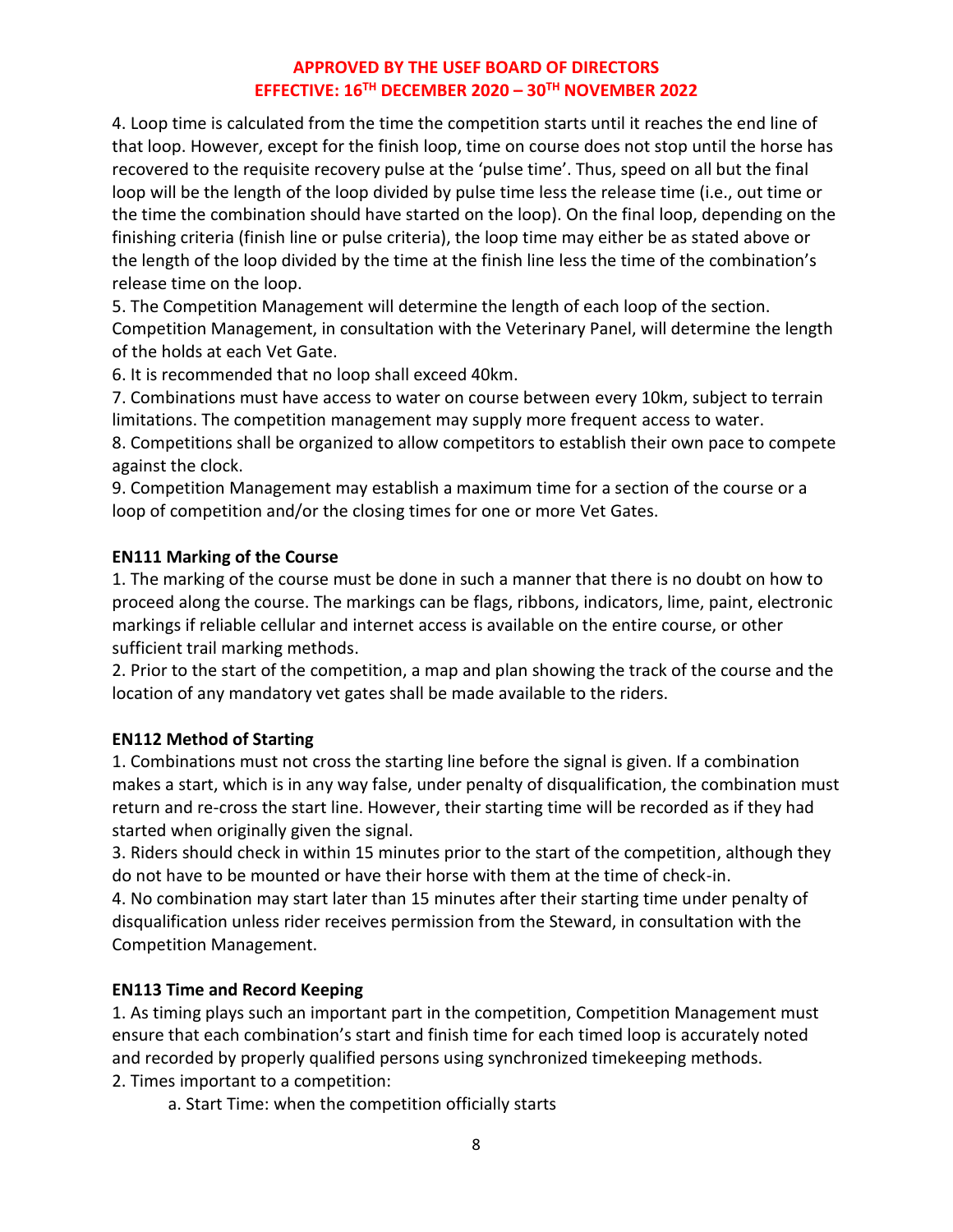b. Hold Time: at designated points along a course, combinations are required to be allowed set times for rest and recovery. These may vary at the various designated points.

c. Arrival Time: when a combination arrives to a designated point.

d. Pulse Time: when a combination comes to the pulse taker with a pulse that is down to the parameter designated by the Veterinary Panel.

e. Recovery Time: the difference between the pulse time and arrival at a designated point.

f. Out (Release) Time: the pulse time plus the hold time.

g. A rider's loop starts with their official out (release) time, even if they choose to leave the hold later.

h. Total Time is counted from the instant the signal is given to start until the instant when a combination finishes (either crosses the finish line or meets pulse criteria as specified in prize list/entry form). Ride Time is the Total Time less the sum of the mandatory hold periods.

3. At vet gates, the timing of the combinations must be performed in such a manner to avoid any delay to a combination's timing caused by the arrival of several horses simultaneously for inspection.

# **EN114 Competition and Fair Play**

1. On the course, no other person may ride the horse once the rider has started under penalty of disqualification.

2. Willful obstruction of an overtaking competitor by a slower rider may be penalized by disqualification.

3. A rider who fails to qualify for the next loop of competition or disqualified for any reason must leave the course and has no right to continue in the competition.

4. Any restriction on crewing and assistance on the trail must be included in the prize list/entry from, announced at the ride meeting, or prior to the loop concerned.

# **EN115 Modification to the Course and Rescheduling/Delay or Abandonment of Events**

1. Course Modification: After the course has been officially established, no alteration shall be made without the approval of the Competition Management and the Steward.

2. Rescheduling/Delay of Event: In exceptional circumstances, an event may be rescheduled or delayed in start by the Competition Management in consultation with the Steward.

3.Catastrophic Occurrences: When catastrophic occurrences or circumstances arise at or during an event, an event may be abandoned by the Competition Management in consultation with the Steward.

4. Notifications: In any case noted above, the riders should be officially notified as soon as reasonably possible of the decision, but must be notified prior to the loop concerned.

5. Accident Preparedness Plan: Please refer to GR846.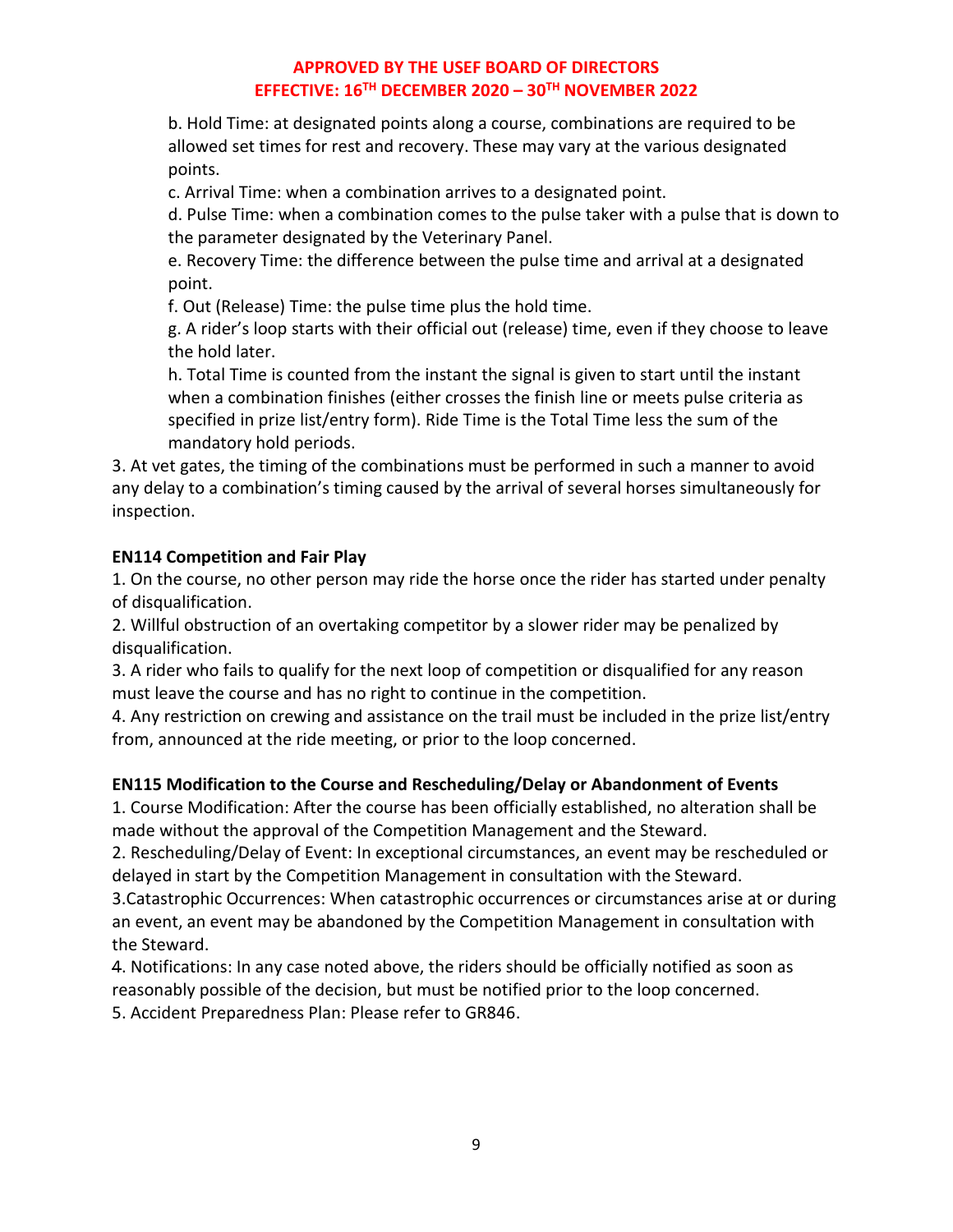#### **EN116 Classification**

1. Individuals: In an endurance competition, the winner is the combination with the shortest elapsed riding time who successfully passes or complies with all protocols and requirements, including but not limited to the final veterinary examination.

2. Dead Heat or Ties: When two or more combinations, who start the competition, have the same time and finish with the same total elapsed riding time, they are classified according to their respective passage across the finish line whether based on plain sight or photo/video evidence. Dead Heats (Ties) between Individuals may be permitted*.*

3. Disqualification, Retirement, or Failure to Qualify:

a. Disqualification: Occurs when a rider is penalized by the Steward in consultation with the Competition Management and removed from further competition for a violation of these Rules.

b. Failure to Qualify for the next loop or for final classification: results when a combination is removed from competition for failure to successfully pass a veterinary inspection, to complete the full course as required, or to meet all time requirements for presentation or completion.

c. Retirement: occurs when a rider decides (without otherwise being removed from the competition) not to continue in the competition after his horse successfully passes the First Horse Inspection, or until the rider makes a request to the Veterinary Panel to retire his horse before the combination crosses the start line or after the combination successfully completes one or more loops up to the point of retirement, and passes all horse inspections after each of those loops (including any mandatory re-inspection or vet-requested reinspection).

d. Withdrawal: occurs when a rider withdraws from the competition (without otherwise being removed from the competition) prior to the First Horse Inspection.

5. All horses removed from competition, voluntarily or otherwise and at any point within the event, must be presented for veterinary inspection within 30 minutes of removal or as stated in the prize list and the horse's veterinary records updated accordingly. If removal occurs on course the horse must be inspected by a member of the Veterinary Panel as soon as it is returned to the ride base and the horse's veterinary records updated accordingly.

### **EN117 Veterinary Control**

1. The Veterinary Panel and Steward in consultation with the Competition Management have absolute control on all matters concerning horse safety.

2. Equine Fatalities. Please refer to GR850.9.

3. Only riders whose horses have passed all the inspections and examinations are eligible to be ranked in the final results.

4. All the relevant information required at the inspections and examinations must be recorded on an individual veterinary record for each combination and must be available at all subsequent inspections and examinations. Riders are entitled to see and copy the record referring to their horses immediately after the inspection or examination.

5. The arrival time into the Vet Gate must be recorded and the horse must be presented to the Veterinary Panel for inspection within recovery time.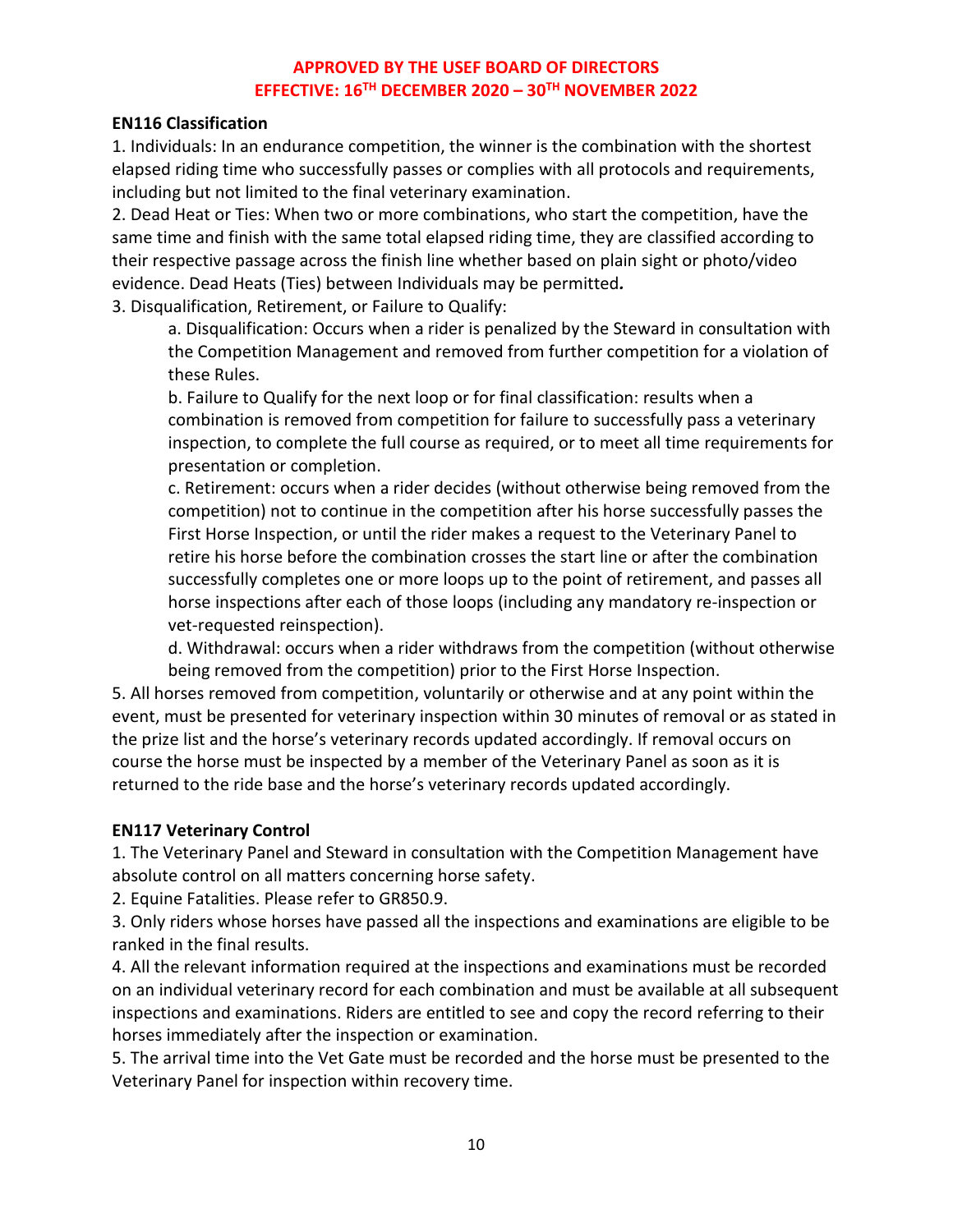a. Following each loop, there must be a safe area where the horses can recover. The recovery time is the length of time defined in the prize list/entry form or at the ride meeting, which is the maximum allowable time from each horse's arrival time to the time crossing into (the pulse area of) the veterinary inspection area. The recovery time stops when the horse enters the Vet Gate with a heart rate within the maximum heart rate parameters. If the horse's heart rate is above the heart rate parameters, the initial time recorded is discarded. When the horse is presented a second time and meets the heart rate parameters, the recovery time is recorded. If the horse successfully meets the maximum heart rate parameters as stated in the prize list or ride meeting as prescribed by the Veterinary Panel upon the rider's successful presentation within the rider's hold time that is recorded as the recovery time. Any maximum number of attempts to meet the pulse criteria must be announced at the ride meeting.

6. The mandatory holds are operated by establishing a vet gate with an inspection area that the competitors/grooms enter with the horse when they decide that the horse is ready to pass the veterinary inspection.

7. Once a horse has successfully passed the pulse control, its timed hold starts.

8. The Veterinary Panel in consultation with the Steward and Competition Management can decide to modify the length of timed holds according to extreme weather conditions or other exceptional circumstances.

#### **EN118 Veterinary Inspections and Examinations of Horses**

1. The Veterinarians' responsibilities to evaluate a horse are the same for all Horse Inspections. Notification of specific changes to the Horse Inspections will be posted in the competition office and communicated during the ride meeting or prior to the start of the loop concerned.

a. Assessments will be made of the horse's general condition, its metabolic status and may include, gait; heart rate; respiratory rate and body temperature; mucous membrane characteristics; capillary refill time; metabolic condition and gut sounds; soreness, abrasions, rubs or galls on the withers, back, loins, ribs, girth, chest, shoulders and mouth; and leg injuries, hoof conditions and lower leg dermatitis or bruises, cuts or abnormalities.

b. These assessments and any other observations regarding the horse's condition must be recorded on the Vet Card.

2. The inspection should be run on a flat firm surface at a minimum of 38 meters (125 feet). 3. Cardiac Recovery Index (CRI) is recorded at each inspection and involves the examination and recording of the heart rate as part of the metabolic assessment of the horse. Once the heart rate has been recorded the stop watch is restarted and the horse has one minute to trot 76 m (250 ft.) allowing for a gait assessment. At the end of the minute, a second heart rate is recorded. The difference between the first and second heart rate is the CRI.

4. First Horse Inspections shall take place preceding the start of the competition as stated in the prize list and is performed by the Veterinary Panel. During the first horse inspections and/or Examinations, a member of the Veterinary Panel must:

a. Ensure the horse does not have any clinical signs of infectious disease. This includes a clinical examination to assess the heart rate, respiratory rate, body temperature and the checking of any other clinical parameters; and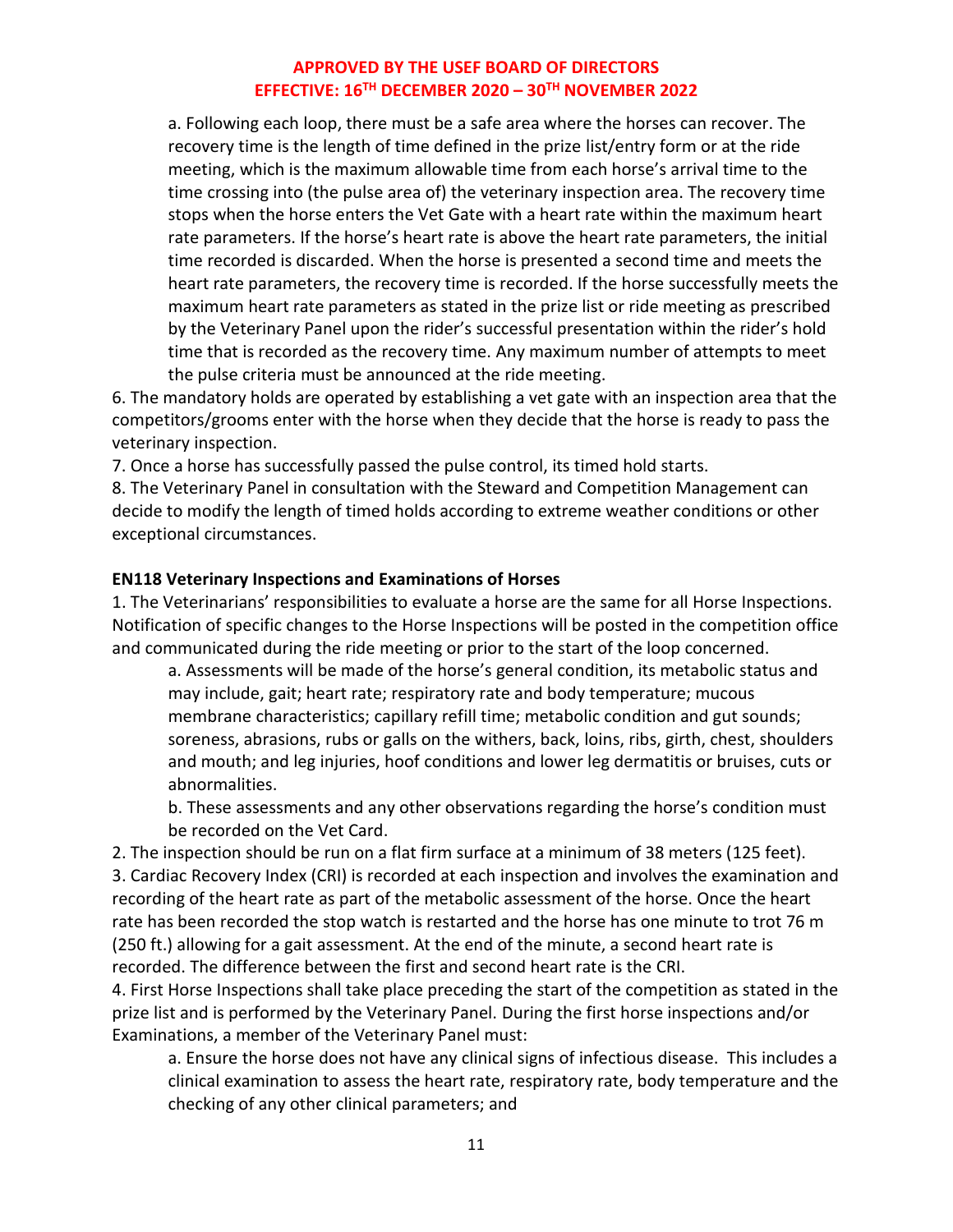b. Assess the horse's general condition. These assessments and any other observations regarding the horse's condition must be recorded on the Vet Card. Horse must be stabled in the isolation area if they show any clinical signs of infectious disease, or have been in contact with other horses that show clinical signs of infectious disease. c. General condition and metabolic status: horses in a generally poor condition or with an abnormally high temperature will be reassessed by the Veterinary Panel. d. Re-Inspections or Exit Exams: The Veterinary Panel, in consultation with the Steward and Competition Management, will establish prior to the ride meeting any Vet Gates they will require horses to be presented a re-inspection or exit exam no more than 15 minutes before your scheduled release time. The horse must pass the reinspection before returning to competition.

e. Requested Recovery Inspections: The examining veterinarian may ask a rider to present their horse for re-inspection prior to its scheduled departure if after passing the horse; the veterinarian retains concerns about the horse's continuing stability. f. Failure to represent within the hold time for that horse will result in failure to qualify for the next loop.

g. Metabolic status: the metabolic status will be assessed by the examination and recording of those parameters that indicate the Horse's fitness to continue including mucous membranes, capillary refill time, hydration, intestinal activity (gut sounds), demeanor and Cardiac Recovery Index. Failure to Qualify due to metabolic status, musculoskeletal injuries or other reasons will require a review by the Veterinary Panel. h. Vet Gate Inspection (Pulse gate): The first mandatory inspection of the horse at the end of each loop.

i. Vet Gate Re Inspection (Pulse Re-tries): If during the Vet Gate Inspection the horse's heart rate is higher than the parameters defined for that Inspection, the horse may be represented during the presentation time (recovery time). If there is a maximum number of attempts for re-presentation, it must be announced at the rider's meeting. j. Final Inspection: The final inspection, which takes place after the horse crosses the finish line of the competition, must be within the time allowed as defined.

k. Heart Rates: Horses with abnormally high pulse rates, or pulse rates higher than the parameters defined upon recommendation from the Veterinary Panel, will not be allowed to continue in the competition and will be deemed to have failed to qualify for the next loop. Any abnormal heart sounds must be recorded.

l. Respiratory System: Abnormalities in rate or character of the breathing deemed by the Veterinary Panel to be of such a nature as to endanger the safety of the horse will be cause for failure to qualify for the next loop.

m. General Condition: Temperatures may be recorded and mucous membrane will be examined. Horses in a generally poor condition or with an abnormally high temperature will fail to qualify for the next loop.

n. Irregular gait: During any horse inspection, a horse with an irregular gait that is observable through evaluation by trotting the horse on a loose lead in hand straight out and back, will be removed from competition and will Fail to Qualify for the next loop.

1. If the Veterinary Panel is still unable to conclude that the horse is fit to continue, whether it is because of a presentation failure, including the inability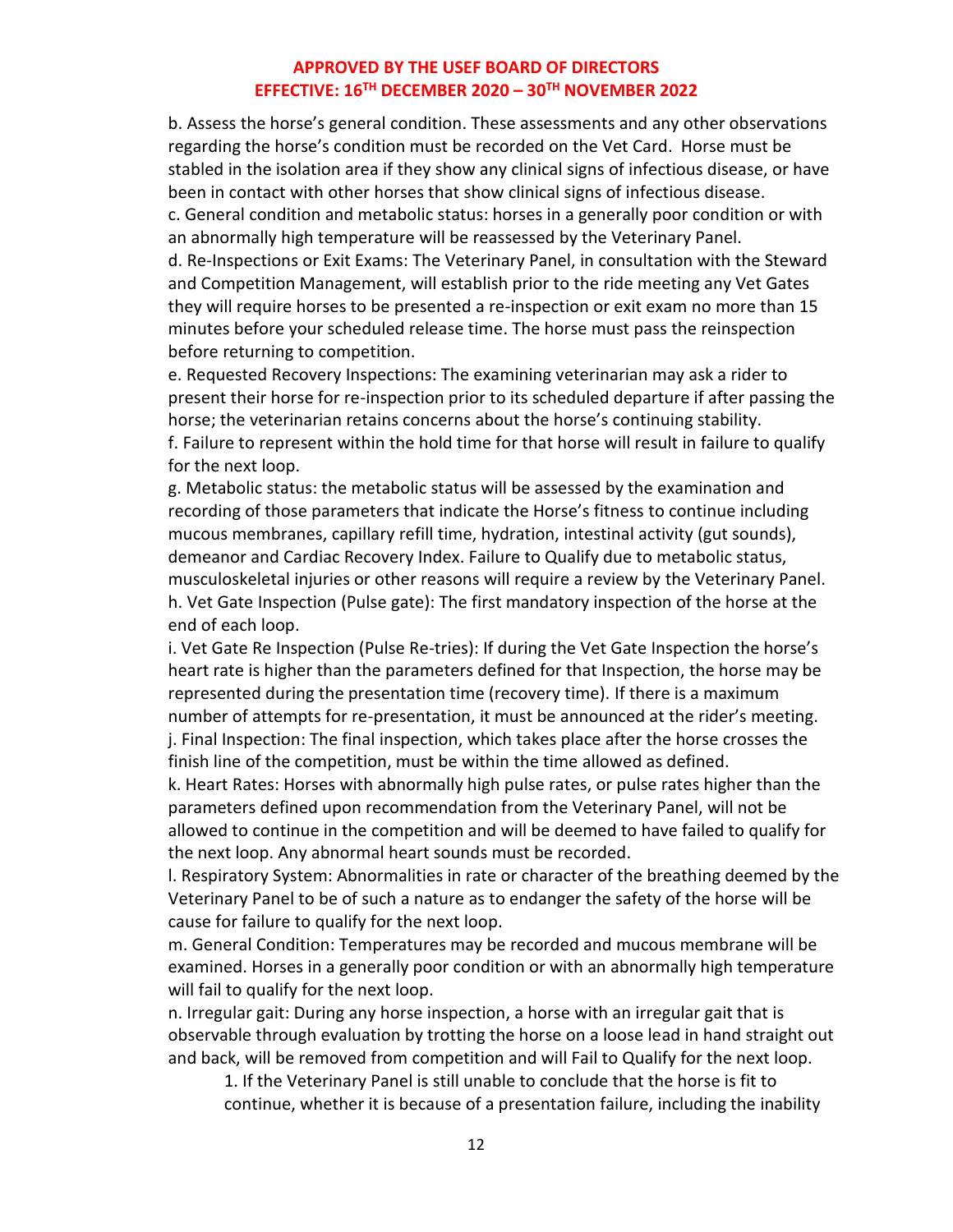of the horse to trot the full distance, the inability of the horse to trot soundly, or based on veterinary assessment criteria, the horse will be designated as Failed to Qualify irregular gait (FTQGA).

2. Any unusual feature about a horse's gait must be noted on the horse's Vet Card, whether it is deemed grounds for elimination or not.

3. To assess irregular gait:

a. If after having once trotted the horse, the observing Veterinarian questions the horse's fitness to continue, the horse will be re-trotted before the Veterinary Panel who will by secret individual vote opt for a pass or fail and communicate their vote directly to the Steward who will tally the votes and announce the results.

b. The Veterinary Panel may call for additional trot up prior to voting if he so wishes, but no more than three additional*,* giving the horse and rider the benefit of the doubt, and will communicate that request to the Steward who will request the horse be trotted again. The decision made by the Veterinary Panel will be final.

c. If, after having once trotted the horse, the observing Veterinarian questions the horse's fitness to continue, the horse will be re-trotted.

d. Any unusual feature about a horse's gait must be noted on the veterinary card of the horse, whether it is deemed grounds for failure to qualify for the next loop or not.

o. Soreness, Laceration and Wounds: Any evidence of soreness, lacerations and wounds in the mouth, on the limbs or on the body, including girth and saddle galls, must be recorded. If participation in or continuation of the competition is bound to seriously aggravate any such soreness, lacerations or wounds, the horse will not be allowed to qualify for the next loop.

p. Heart rate assessment procedure: The heart rate of the horse is measured using either a stethoscope or electronic heart rate monitor. The maximum heart rate parameters are set out in EN105.

1. Heart rate is the first parameter to be examined and recorded during the Horse Inspection. It is an essential criterion to accurately assess the horse's recovery and fitness to continue.

2. Every effort should be taken to accurately record the heart rate. If the heart rate cannot be safely determined, the horse will fail the inspection. If the rider or crewmember deliberately disrupts the horse inspection, the horse will fail the inspection.

3. Horses with heart rates higher than maximum heart rate parameters will not be allowed to continue in the competition and will be designated as 'Failed to Qualify – metabolic' (FTQ – ME). Any abnormal heart sounds must be recorded on the Vet Card. 4. Determining whether the Horse's heart rate complies with the maximum heart rate parameters:

a. If after 60 seconds the horse's heart rate is equal to or less than the maximum heart rate parameter, then the reading will be recorded and the inspection completed.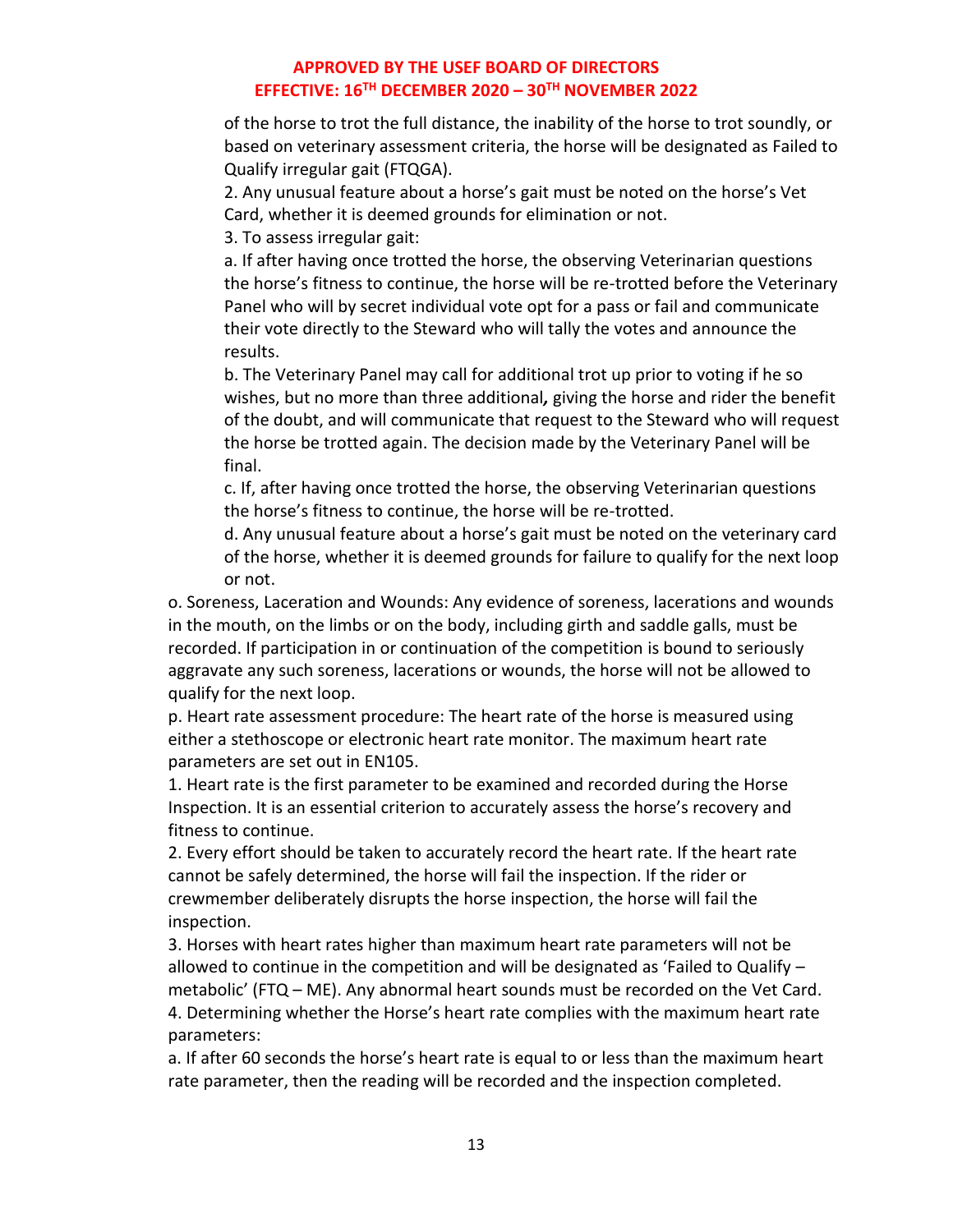b. If a pulse is above the maximum parameters, the horse may be reevaluated up until they have reached their maximum recover time. Competition Management must state the number of presentations allowed in the prize list. Modifications may be allowed in consultation with the Steward and Veterinary Panel and riders must notified during the Ride Meeting or prior to the start of the loop concerned.

5. Individual Veterinary Cards and Horse Records: The individual Vet Card must be issued before the First Horse Inspection and be completed during each inspection. All the relevant information required at the Horse Inspections must be recorded on the Vet Card for each combination and must be available at all subsequent inspections and examinations.

a. Riders are entitled to see and copy the record referring to their horses

immediately after the Horse Inspection or Veterinary Examination.

b. After each competition:

1. Details of a horse's completed distance to the nearest Vet Gate, reasons for elimination (metabolic, irregular gait or both), treatments at the venue, and any other comments necessary to protect the horse's future safety and welfare deemed necessary by the Veterinary Panel must be recorded on the Vet Card.

2. Vet Cards must be electronically transmitted to the Federation within seven (7) days following a Federation Licensed Competition.

3. The Veterinary Report for the competition must be submitted within 14 days after the last licensed day of the competition.

c. Only the Veterinary Panel may make entries in a horse's logbook, National Passport, or FEI Passport.

6. At the discretion of Competition Management a veterinary examination may be scheduled prior to the First Horse Inspection as stated in the prize list. Following any veterinary examination, any horse considered not fit to compete must be reported to the Steward before completing the First Horse Inspection. The rider or owner may withdraw the horse before the First Horse Inspection in consultation with the Veterinary Panel.

7. Final Horse Inspection:

a. The horse must be presented to the Veterinary Panel for a full Horse Inspection.

b. The assessments will be performed in the same manner, and applying the same criteria, as previous Horse Inspections.

c. To qualify for presentation to the Veterinary Panel at the final inspection, the horse's heart rate must have attained 64 bpm or less within 30 min of crossing the finish line. Horses that do not meet these criteria will not be ranked and must still be presented to the Veterinary Panel for inspection at 30 minutes after crossing the finish line.

d. The Final Inspection is to determine whether the horse is still fit to continue. If the veterinarian has any questions about fitness to continue, a vote of the Veterinary Panel may be requested for either gait or metabolic issues, or both.

8. Other Inspections: Other inspections may be carried out by any member of the Veterinary Panel on all or any horses selected at random at any time during the course of the competition. 9. Veterinary Treatment

a. After the First Horse Inspection, the Veterinary Panel in consultation with the Treatment Veterinarian, Steward and Competition Management may recommend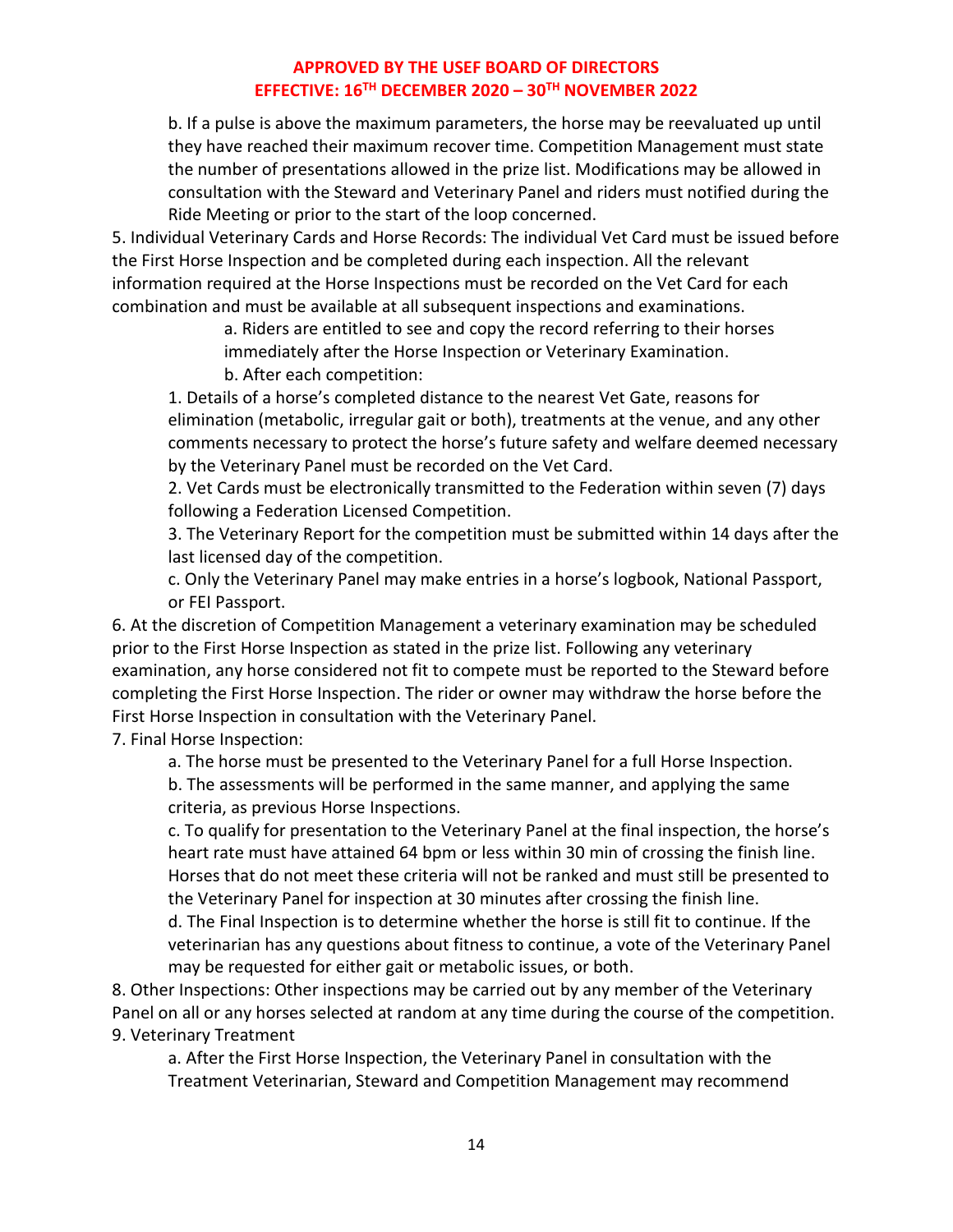changes in the treatment arrangements including the placement of members of the Veterinary Panel, or scheduling of their availability, for help in the treatment area. b. While a rider may refuse veterinary treatment for a horse, the rider will be reported to the Federation in the Steward's Report and Veterinary Report.

10. Mandatory Reporting and Cooperation of Horse/Pony Collapse, Equine Fatality, and Mandatory Necropsy

a. Mandatory Reporting and Cooperation of Horse/Pony Collapse: See GR850.

b. Equine Fatality: See GR850.9

c. Mandatory Necropsy: See GR843.

#### **EN119 Best Condition**

Competition Management may organize a Best Condition Award at any competition as stated in the prize list/entry form. Horses, which enter the Best Condition Award, still in the competition and are subject to all rules. Riders are not required to participate in the Best Condition Award. It is at the discretion of the Veterinary Panel in consultation with the Steward on whether to award Best Condition. Guidelines for determining the Best Condition Award are set out in Annex B.

#### **EN120 Awards**

An award must be given to all riders who successfully complete their division. There is no minimum value for awards.

### **EN121 FEI Novice Qualifications**

1. All horses and riders must have successfully completed their novice qualification at USEF National Competitions to be eligible to advance through the FEI star level qualification process. Novice qualifications must be submitted to the FEI by USEF. All qualifications must be met no later than the definite entry deadline for the horse's and/or rider's first CEI 1\* as published in the FEI Definite Schedule for that Event, including the Mandatory Out of Competition Period. All FEI registration and/or passport requirements must be completed prior to the submission of the novice qualifications. Through 30<sup>th</sup> November 2021, all FEI Novice Qualifications can be achieved at any Federation Licensed Competitions, including USEF Endurance Lite Competitions. Beginning 1<sup>st</sup> December 2021, at least one competition used for the FEI Novice Qualifications must but held at a USEF National Licensed Competition. Results achieved at AERC competitions, prior to  $1<sup>st</sup>$  December 2020, may be counted toward FEI Novice Qualification as long as they meet the criteria determined by the FEI. The rider and/or owner are responsible for providing the appropriate results information and validation, if requested, to the Federation for any AERC competitions being used for FEI Novice Qualification. USEF will recognize results from competitions licensed or recognized by the FEI affiliated National Federation of that country: the rider and/or owner are responsible for providing the appropriate results and verification that the competition was licensed or recognized by the National Federation.

2. Horses must be a minimum of 5 years old. For competition purposes, any horse is considered to be one year old on the first day of January following the actual date of foaling.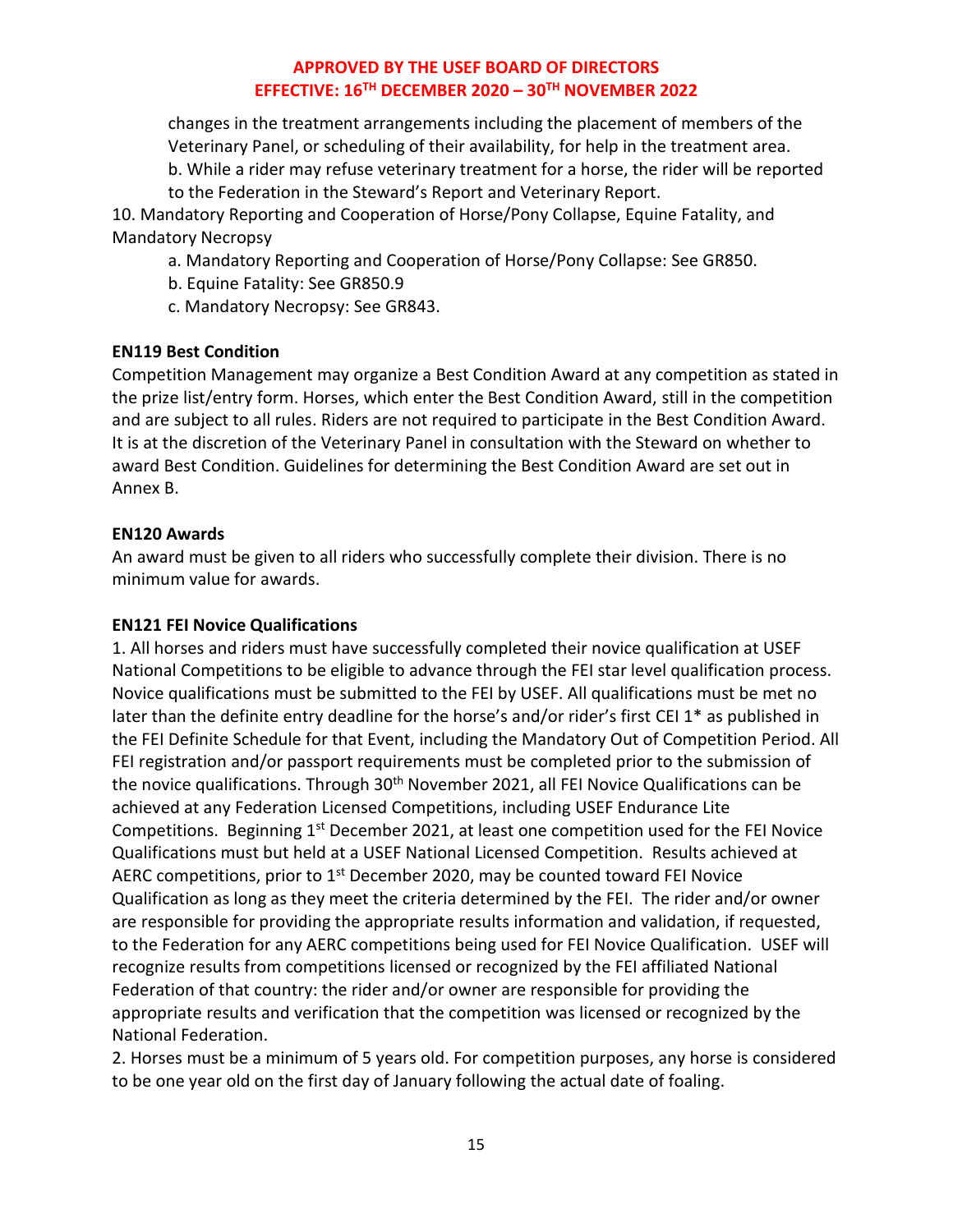3. A rider may participate in any FEI Endurance Event (subject to applicable qualification criteria) from the beginning of the calendar year in which they reach the age of 14.

4. Horses and riders must each successfully complete (not necessarily as a combination) two novice rides of 40-79 km (in one day) and two novice rides of 80-100 km. The required 80-100 km rides may be completed either as

a. two single-day events, or

b. one single-day event and one multi-day event (for the multi-day event, 40-50km must be completed per day for two consecutive days at the same competition).

5. All qualifying novice rides must be completed within a two-year period.

6. Results for novice qualifications must include a final ride time and placing.

7. Exemptions from novice qualification requirements: USEF may request the FEI to exempt a rider or horse from the novice qualifications.

a. The horse may be granted the exemption if

1. it is eight years or older at the time of the request;

2. in the three years prior to the request it has successfully completed a minimum of 480 km in competitions over distances of 80 km, including at least one competition of 80km or more at the age of eight or older;

3. The Mandatory Out of Competition Period is completed.

b. The rider will be granted the exemption only if he has successfully completed a minimum of 480 km in competitions over 80 km or more in the three years prior to the request.

c. Results used for an exemption must include a final ride time and placing.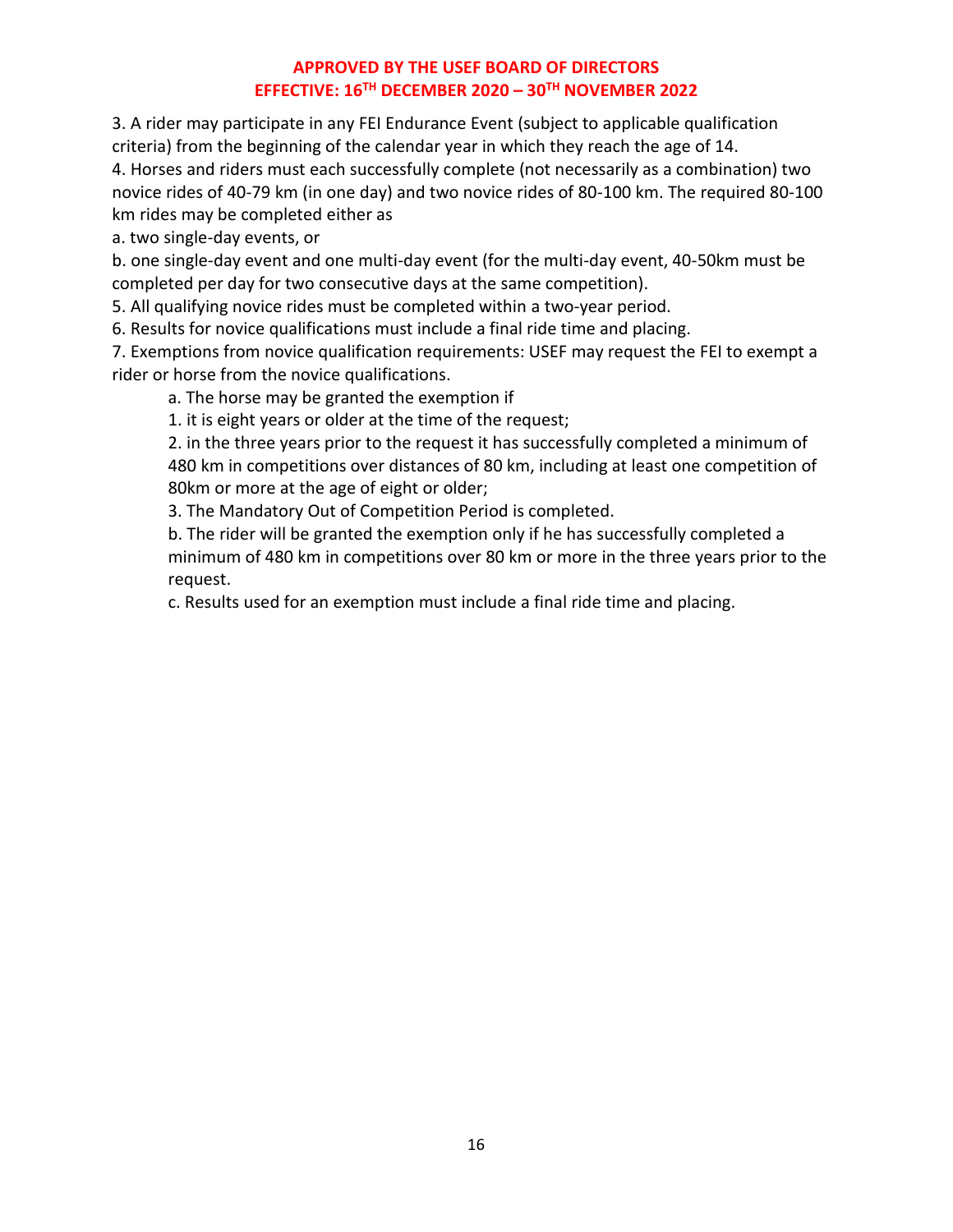#### **ANNEX A: DEFINITIONS**

Catastrophic Injury: an injury that, in the opinion of the Veterinarian Panel and the Treating Veterinarian(s) requires immediate euthanasia or contributes to the death of a horse in competition or as a result of injuries sustained during a competition, howsoever caused. (For the procedures in the event of a horse fatality, see GR850.9).

Combination: a horse and rider pair competing in a competition.

Completion: If a combination makes an error on the course, the Steward may (if he considers it appropriate to do so) allow the Combination to correct the error by returning to the place where the error started. If the combination fails to do so, they will be disqualified. If the Steward, in consultation with Competition Management, considers that correcting an error on course is not appropriate and/or in the best interests of the horse, he may determine an alternative that will require the combination to complete an equivalent distance over the same type of terrain so that the combination still passes through each Vet Gate in the correct order and within the relevant time limits. In such cases, the combination will receive a completion and designated as 'Finished Not Ranked'. The combination may not be considered for the Best Condition Award, and may not count for individual or team awards.

Crewmember: a person assisting a combination on the Field of Play.

Field of Play: The Field of Play includes the defined course, the defined crewing points on the course, the recovery area before the Vet Gate, the Vet Gate, and/or the hold area after the Vet Gate. Certain restrictions apply to the Field of Play as set out in the Federation Rules, the Prize List and the Ride Meeting. A horse should not be removed from the Field of Play without following the proper procedures, the rider may be subject to disciplinary action under Federation General Rules.

Final Horse Inspection: The purpose of the Final Horse Inspection is to determine whether the horse is still fit to continue after a normal rest period for another full Loop.

First Horse Inspection: the mandatory horse inspection that takes place prior to the start of the competition and determines whether a combination may compete.

Hold Time: There must be a rest period for the horse (Hold Time) at each Vet Gate (except the final Vet Gate after the finish) as established by the Veterinary Panel and Competition Management. Riders must be notified of the hold times in the prize list and notified of any modifications to the hold times during the ride meeting or prior to the start of the loop concerned.

Horse Inspection: Following any recovery time in the recovery area, the rider or crewmembers must enter the Vet Gate with the horse for the Horse Inspection. The Horse Inspection will include an assessment of the horse's fitness to continue in the competition based on its heart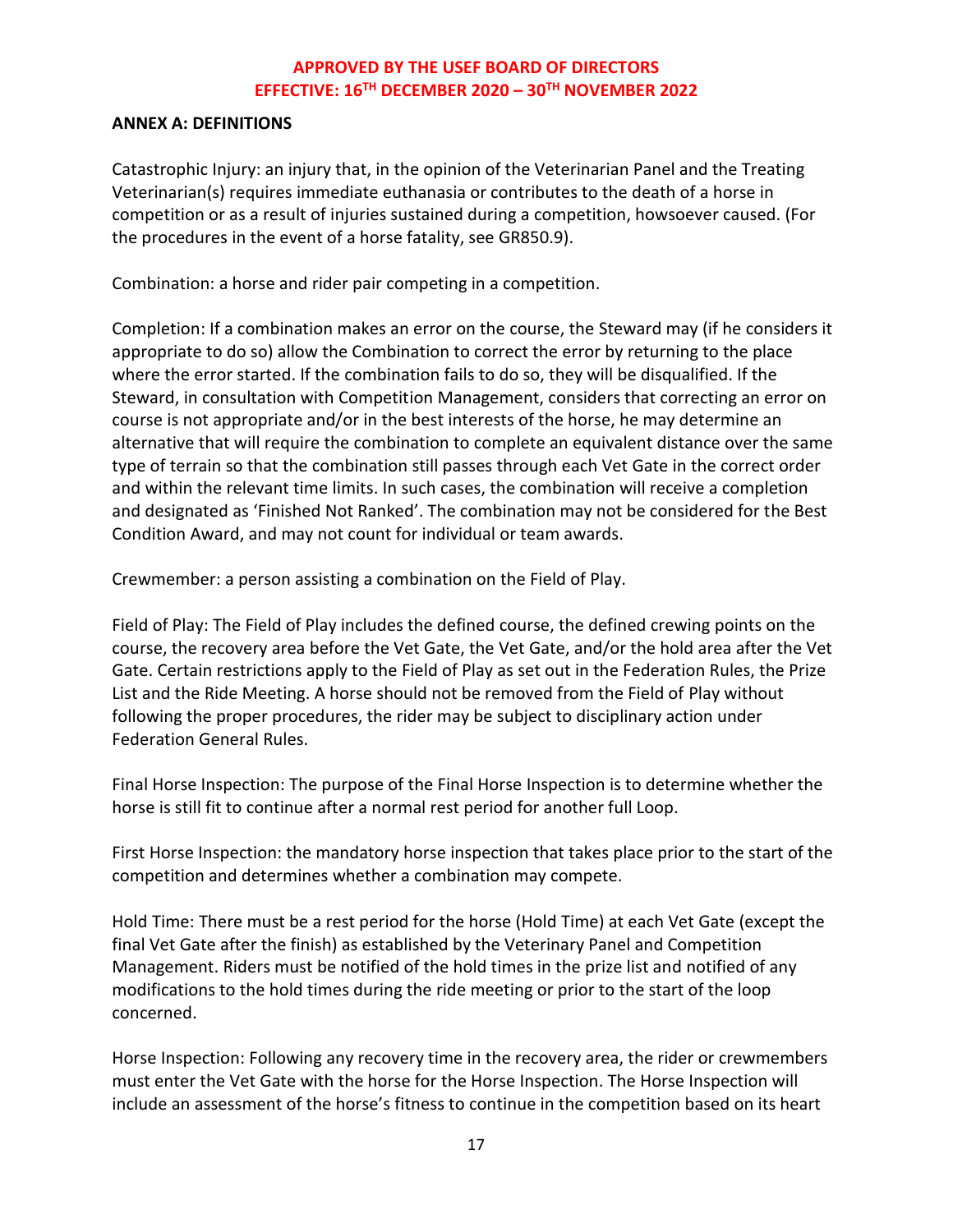rate recovery, metabolic status, gait and general condition. The horse may be inspected more than once if the Veterinarian examining the horse so decides. See EN117.

Loops: The total length of the course is divided into a minimum number of sections or loops.

Mandatory Re-Inspections: The Veterinary Panel, in consultation with the Steward and Competition Management, may require all horses in a particular division or distance to be presented for a mandatory reinspection at specified Vet Gates. Mandatory re-inspections will take place within the last 15 minutes of a combination's Hold Time at the relevant Vet Gate. Requested Re-inspections: Any member of Veterinary Panel may ask a rider or crewmember to present his horse for re-inspection at any Vet Gate if he has any concerns about the horse. Vetrequested reinspections will take place in the last 15 minutes of a combination's hold time at the relevant Vet Gate.

Vet Gate: at the end of each Loop, horses must undergo a horse inspections and any other required Veterinary Examinations within a safe and restricted area used exclusively for this purpose (Vet Gate).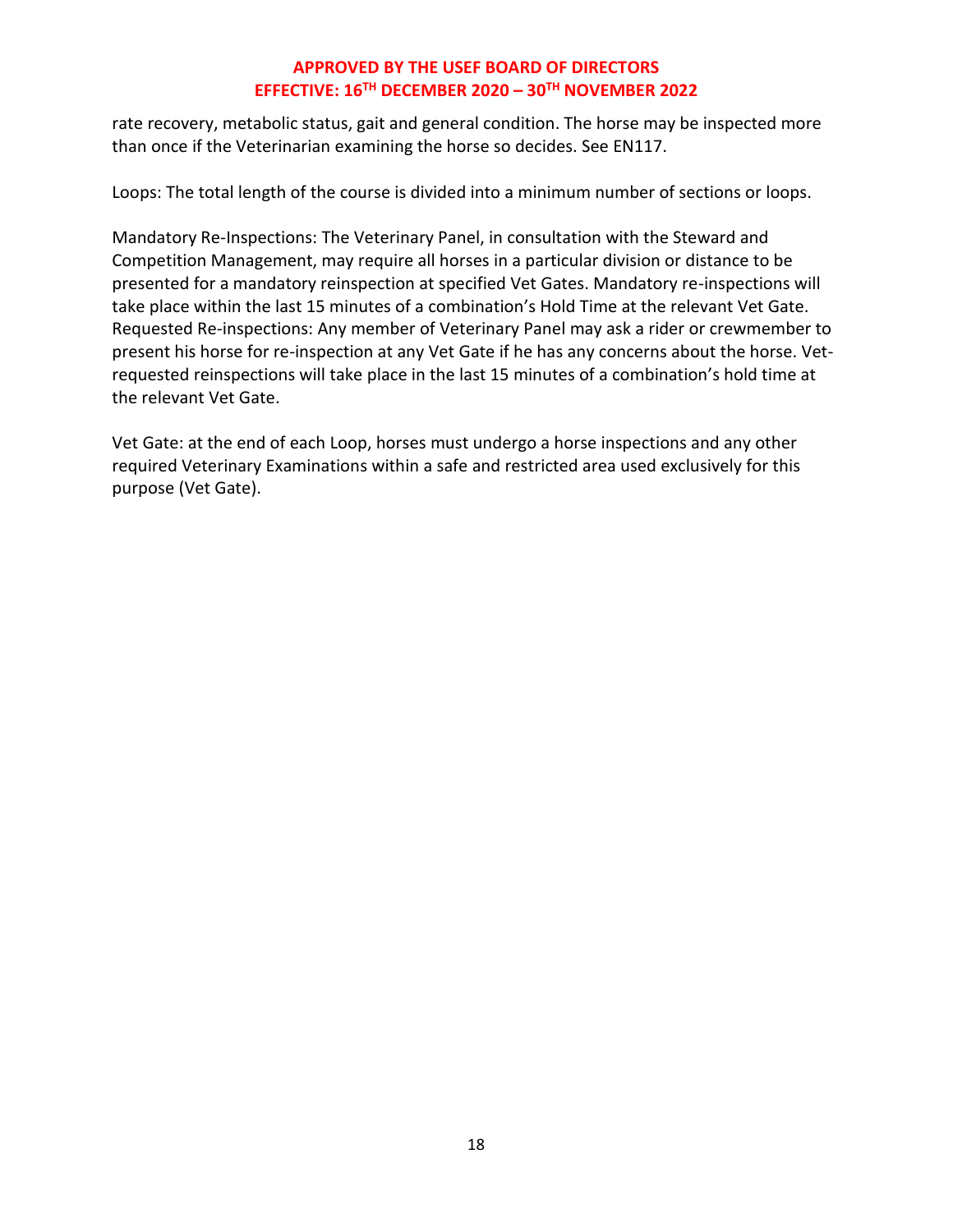#### **ANNEX B: GUIDELINES FOR BEST CONDITION AWARD**

The purpose of the Best Condition Award is to judge the horse's soundness, its ability to move willingly, and post-metabolic conditions following the successful completion of a competition. The Best Condition Award may not be recognized if no horse participating in the judging is considered 'fit to continue.' Horses may participate in the Best Condition Award based upon the timeframe and specifications stated in the prize list, ride meeting, or announced at the start of the last loop concerned. Competition Management may decide to allow horses to participate which successfully completed the competition within the Top Ten finishers, within the 10% of the winning time, and within one hour of the winning time. A rider may choose not to participate in the Best Condition Award and shall notify the Steward immediately upon deciding not to present. The procedure for judging the horses for Best Condition Award will be as follows:

1. Total Vet Score: Gait Score + Recovery Score + Lesion Score = Total Vet Score x 10. a. Total Vet Score shall be multiplied by 10 to represent the Vet Score portion of the Best Condition judging. An award or a recognition maybe awarded as "High Vet Score".

2. Total Weight Score: The weight of the rider, which includes all riding equipment except for the bridle, is scored for Best Condition judging.

a. The competition management must provide a reliable scale at the competition.

b. Points are awarded by subtracting the weight of the rider from the weight of the heaviest rider. The difference is divided by two (2) determines the weight score up to a maximum of 100 points.

3. Total Time Score: Calculated as the difference of rider's final ride time from the winning time. The difference, up a maximum of 200 points, determines the time portion of the Best Condition judging.

4. Best Condition Award = Total Vet Score + Total Weight Score + Total Time Score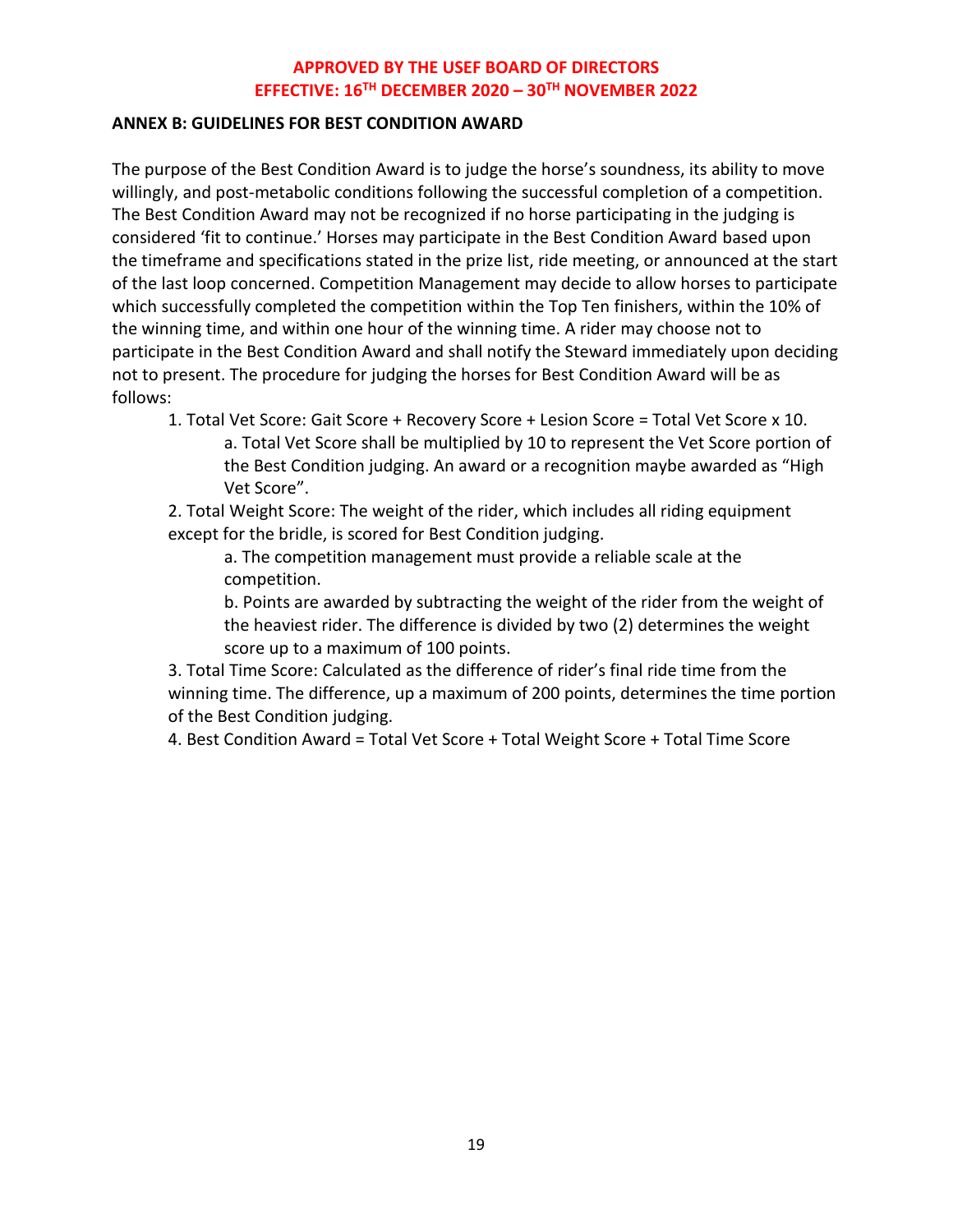#### **ANNEX C: ELIMINATION CODES**

#### WD: Withdrawn

- The combination does not show up to the competition.

- The combination decides upon arrival to the competition not to participate or prior to the First Horse Inspection in accordance with EN115.3.

#### RET: Retired

- The combination decides not to continue in the competition after successfully completing the First Horse Inspection, after crossing the start line, or at the end of a loop providing that the combination has successfully completed that and any previous loops and passes all horse inspections after each of these loops, including any mandatory re-inspection or vet requested re-inspection in accordance with EN115.3. The horse must be considered fit to continue in the competition at each of these inspections.

### DSQ: Disqualified

- A combination is disqualified in accordance with the Endurance Rules.

- A reason for disqualification must be communicated to the Federation via the official results and reports.

- A horse may be disqualified and also designated as Failed to Qualify for a veterinary or other reason (see list under FTQ below).

### FNR: Finished Not Ranked

- FNR means that the combination completed a competition (including all Horse Inspections) but is not ranked in the final awards due to an error on course.

- If in addition to the FNR designation the combination receives a completion, the competition will not count for novice qualification purposes.

FTQ: Failed to Qualify The FTQ designation must be accompanied by one or more of the additional codes below and may be applied when a combination fails to successfully complete a competition:

- GA: Irregular gait
- ME: Metabolic
- O: Other (e.g. soreness, wound, etc.)
- CI: Catastrophic Injury
- OT: Overtime

1. Failure to complete a division or distance within the allocated time as stated in the prize list, ride meeting, or prior to the start of the loop concerned.

2. Or when a combination is overtime for a particular loop when a designated time is established in the prize list, rider meeting, or prior to the start of the loop concerned. FTC: Failed to Complete (non-completion of a Loop, but successfully passes the Horse Inspection after that Loop). The reasons for the FTC designation must be stated in the final results.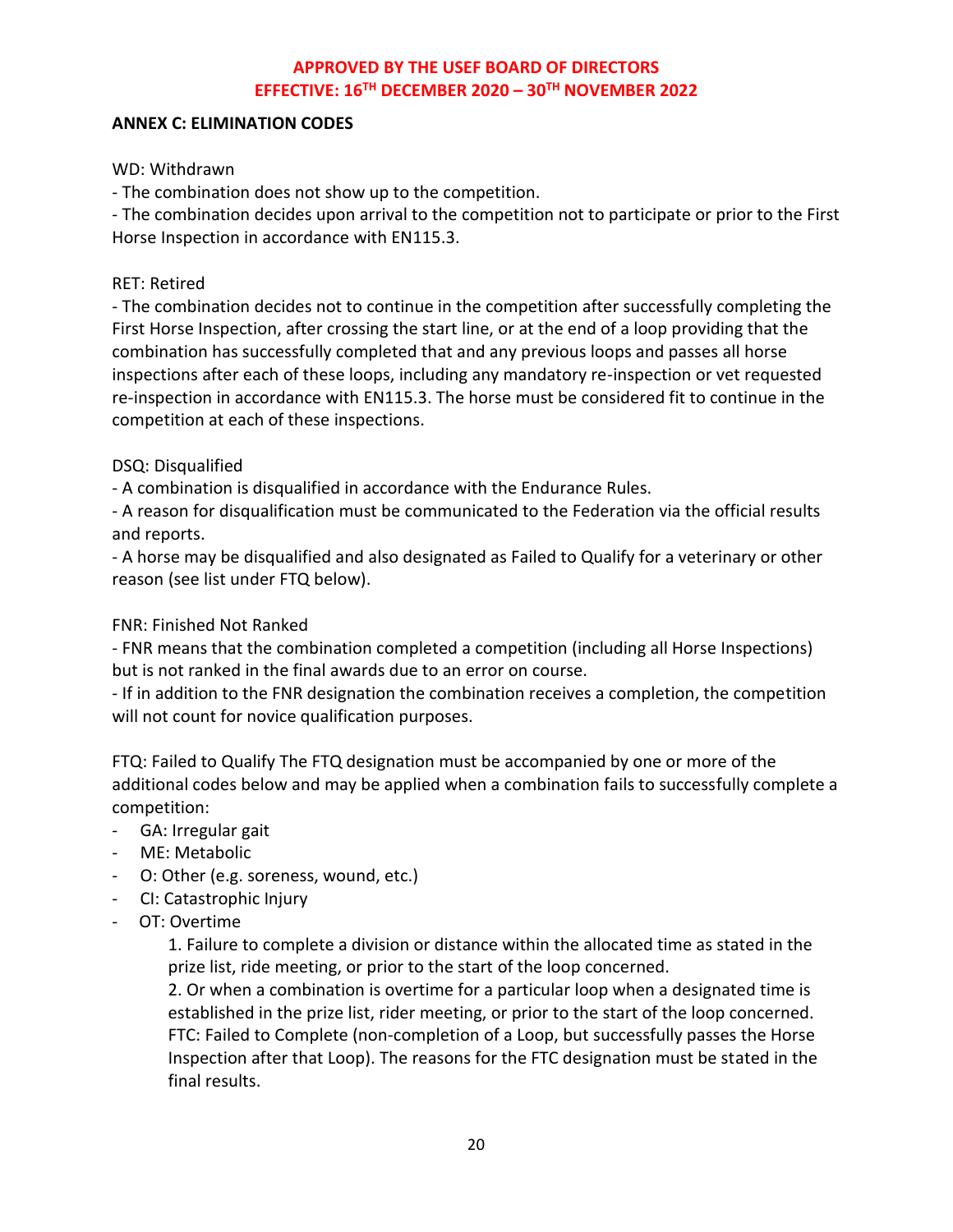# **Attachment B**

### Federation General Rules for USEF Endurance Lite

### **All Federation General Rules apply unless noted as exemptions below. Where the USEF Endurance Lite rules have not accounted for specific situations then the USEF Endurance National Rules or the USEF General Rules will take precedence.**

The following General Rules do not apply to USEF Endurance Lite competitions:

**Chapter 1:**  Entire Chapter applies.

**Chapter 2: Membership Categories and Requirements** Entire Chapter does not apply.

#### **Chapter 3: Competition Licensing**

Chapter applies except the following: GR 301 Agreement GR 303 Competition Fees, Account Review, and Insurance GR 304 Competition Sale and Issuance of a New Licensee GR 305 Cancellation of Competitions GR 306 Inactive Competitions GR 307 Classification GR 308 National Championships GR 309 Special Competitions Subchapter 3-C Competition mileage GR 315 Mileage Exemption

#### **Chapter 4: Drugs and Medications**

Chapter applies except the following: GR 407.1 Management Procedures (fees)

### **Chapter 5: Measurement of Entries**

Chapter applies except the following: Subchapter 5-A Conditions Subchapter 5-B Procedures Subchapter 5-C Measuring Subchapter 5-D Questioning and protesting Subchapter 5-E Measurement appeal Subchapter 5-F Official measurement

### **Chapter 6:**

Entire Chapter applies.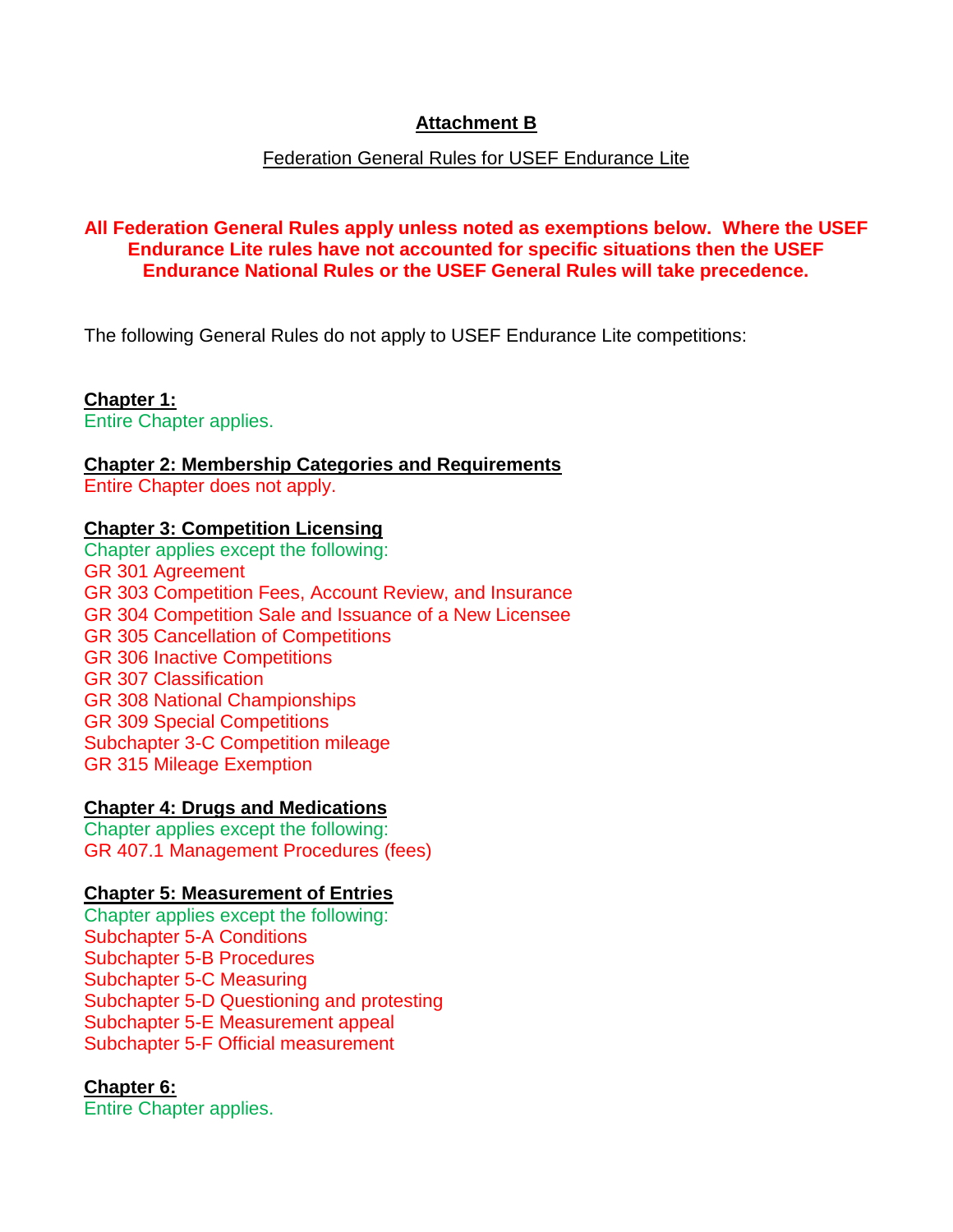### **Chapter 7: Violations and Penalties**

Chapter applies except the following: GR 706.1c Violations (failure to pay) GR 706.1g Violations (judges) GR 706.1i Violations (officials) GR 706.1n Violations (drug fee) GR 706.1o Violations (drug fee)

### **Chapter 8: Conduct of Licensed Competitions**

Chapter applies except the following: GR 848 Use of Qualified Medical Personnel

### **Chapter 9: Competition Prize Lists and Entries**

Chapter applies except the following: GR 901 Requirements

#### **Chapter 10: Licensed Officials**

Entire Chapter does not apply.

#### **Chapter 11: Federation Records and Awards**

Chapter applies except the following: Subchapter 11-A Horse identification and recording Subchapter 11-B Horse passports and documentation Subchapter 11-D Horse of the year awards and National Championships Subchapter 11-E Special conditions Subchapter 11-F Award sections Subchapter 11-G Zone final competitions

#### **Chapter 12: Competition Officials, Employees, and Volunteers**

Chapter applies except the following: GR 1210.5 Post Competition Report GR 1210.6 Competition Fees GR 1210.7 Drugs and Medications Fee GR 1210.8 Drug Enforcement Fee GR 1210.11 Construction of Courses GR 1210.12 Mandatory Participation Fee GR 1212 Prize List GR 1214.2 Officials GR 1214.3 Results Fine GR 1214.4 Results Dispute GR 1214.5 Results Notification GR 1214.6 Retirement Ceremony